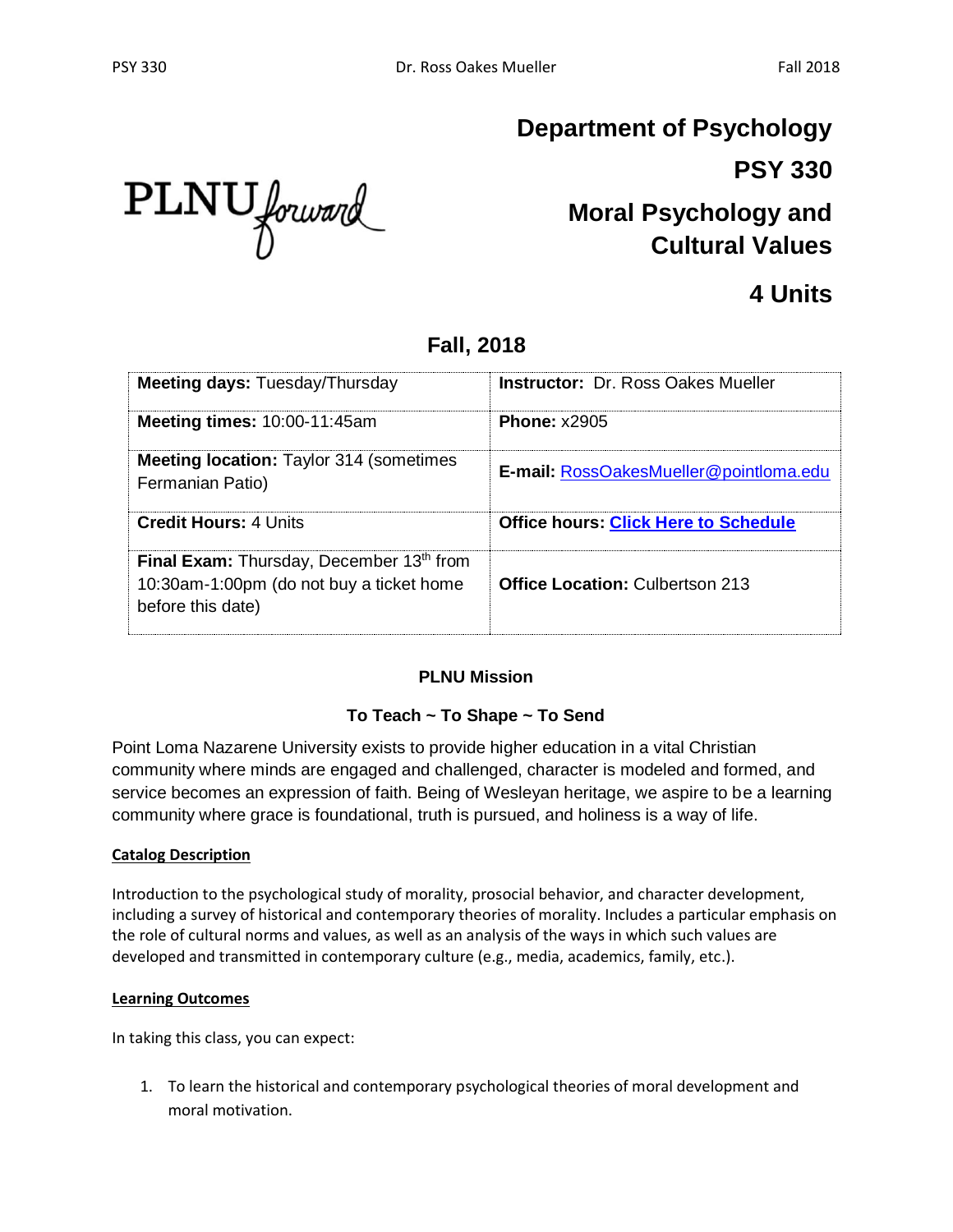- 2. To learn to apply moral psychological theories to better enhance character development in reallife situations (e.g., parenting, education, preaching, discipleship, etc.).
- 3. To better understand the differences in values across cultures, as well as factors that may contribute to such differences, and the implications that such differences have for a life of Christian discipleship.
- 4. To increase your ability to read, comprehend, and critically evaluate articles and studies published in psychological journals.
- 5. To learn to integrate multiple theories and findings into a single unified understanding of human character and morality.

The purpose of each class session is to highlight selected topics from the required readings and to supplement this material with related ideas. *Students are responsible for all assigned readings, whether or not discussed in class*. On a typical day, a 30-minute review of the material will be combined with a one-hour "graduate style" discussion. Each student is expected to have read the assigned reading for class discussion, and be prepared to think critically about and discuss the reading in class.

#### **Course Credit Hour Information**

In the interest of providing sufficient time to accomplish the stated Course Learning Outcomes, this class meets the PLNU credit hour policy for a 4-unit class delivered over 15 weeks. Specific details about how the class meets the credit hour requirement can be provided upon request.

#### **Required Texts**

Narvaez, D., & Lapsley, D.K. (Eds.) (2009). Personality, Identity, and Character: Explorations in Moral Psychology. New York: Cambridge University Press.

Coursepack of Articles to be purchased from University Readers.

Online articles available through links on Canvas.

#### **Academic Accomodations**

If you have a diagnosed disability, please contact PLNU's Disability Resource Center (DRC) within the first two weeks of class to demonstrate need and to register for accommodation by phone at 619-849-2486 or by e-mail at **DRC@pointloma.edu.** See [Disability Resource Center](http://www.pointloma.edu/experience/offices/administrative-offices/academic-advising-office/disability-resource-center) for additional information.

#### **Course Requirements and Evaluation**

#### **Daily Reading Responses (15%) and Class Participation (10%)**

By 8:00am on the morning of each class session you will turn in a **Daily Reading Response** on Canvas. This serves to help you prepare for each class discussion, and provides a record of your having read (and thought critically about) the material. It also allows me to read through your responses, and gauge your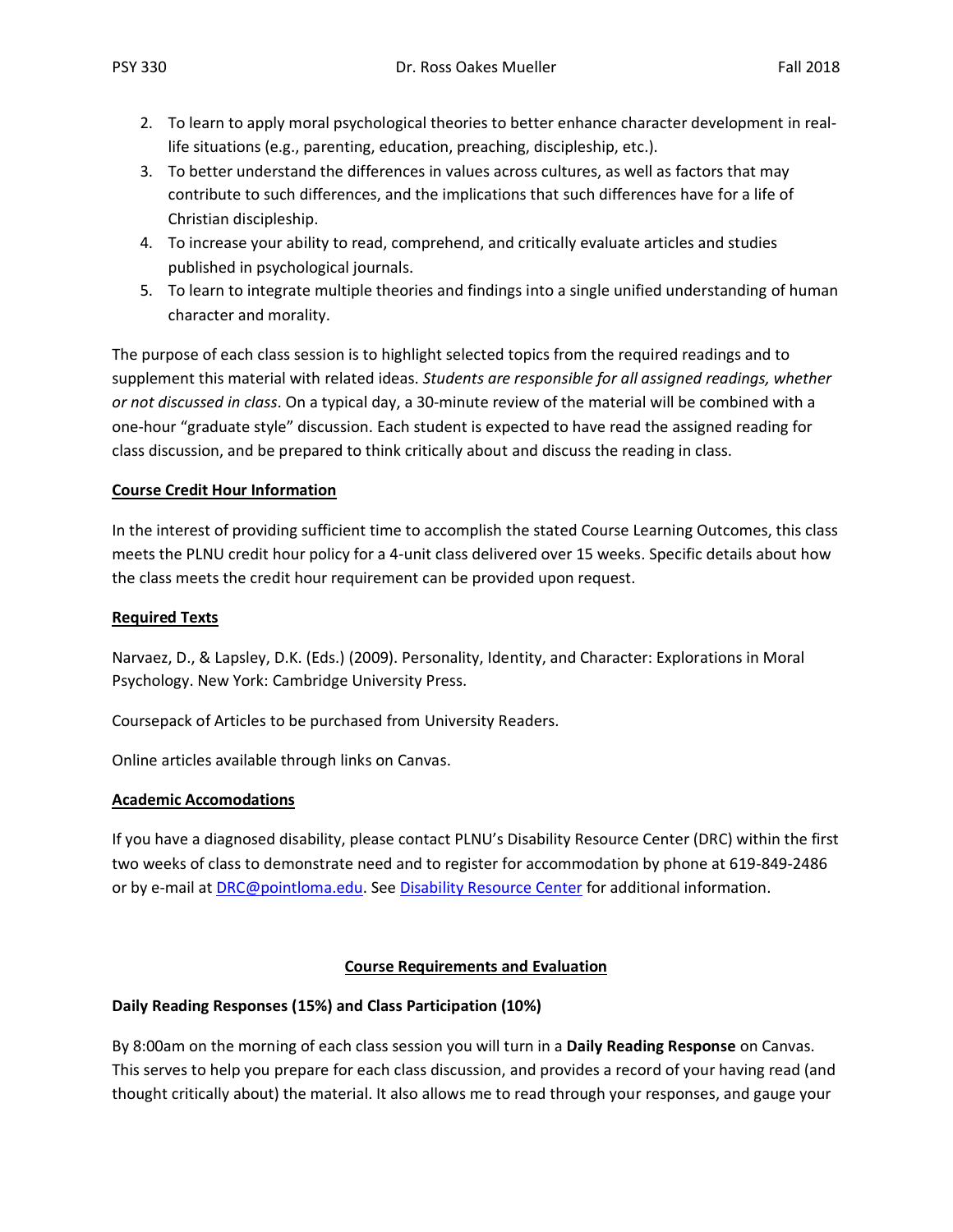level of understanding prior to our discussion. Each response will be given a letter grade for its thoughtfulness and clarity. A-level papers will include a brief (one-paragraph) summary of the main ideas of the article, and 1-2 short paragraphs of thoughtful response. The best papers are those that either a) critically question one or more of the assumptions or conclusions of an article, or b) use the article as a jumping-off place for thinking about how moral development may be either enhanced or hindered by parents, friends, schools, churches, etc.

FURTHERMORE, each class you are **graded on your participation in class discussion**, ranging from D/F ("Could somebody get this guy some coffee? Stat!") to A/B (Actively contributing to the discussion in meaningful ways). If you miss a class, no credit will be given for class discussion, and you will only receive (partial) credit for your daily reading reflection if you *turn it in before the next class in which you are present* (i.e. turn in missing reflections prior to the *very next class* to receive credit).

#### **Reading Summaries and Discussion Leader (30%)**

Many sessions two students will assist the Professor in summarizing the assigned reading. Approximately once every other month (2 times throughout the semester) you will be a discussion leader or co-leader for one class period. As discussion leader you will:

- 1. **Written Reading Summary (5/10%)**: Provide a written Reading Summary for each student in the class (format and length to be described in class), in which you will briefly overview the background, methods, and findings of the assigned article. You will also critique the article and suggest implications for the Christian life of virtue. This will likely require you to read the article 2-3 times to make sure that you understand it well … so plan ahead.
- 2. **Class Presentation and Discussion Leading (3.5/7%)**: Spend the first 15-25 minutes of class outlining the main points of the reading (as in your written Reading Summary above). Then use your knowledge of the text to help lead discussion of the reading.
- 3. **Wikipedia editing (1.5/3%):** Here is your first chance for publication!!! Once you finish summarizing the article, you will incorporate your article summary into the [Wikipedia entry for](https://en.wikipedia.org/wiki/Moral_psychology)  [Moral Psychology.](https://en.wikipedia.org/wiki/Moral_psychology) Students from this class have been updating the entry for *Moral Psychology* over the last nine years. In fact, the MAJORITY of the information on this website was entered and refined by students from previous PSY 330 classes! However, as you will see, some of the statements are a little confusing, or poorly written, or include less relevant information from the studies. For this portion of your assignment, you should: a) check to see if the main idea and findings of your article have been summarized in 2-4 well-written (and cited) sentences, under the proper heading (e.g., Moral Intuitions, Moral Emotions, etc.); b) if not, then summarize/cite the key findings of your study/article; c) if so, then **edit what is written to make it more accurate/readable/concise/etc**. The key is to provide the world's population with the most accurate information possible on your topic, without overwhelming them with irrelevant details from the study. We will discuss, in class, the method for creating a Wikipedia account and editing an entry. This is an exciting chance for you to personally change the way that the world understands Moral Psychology (and get yourself some easy points in the process!).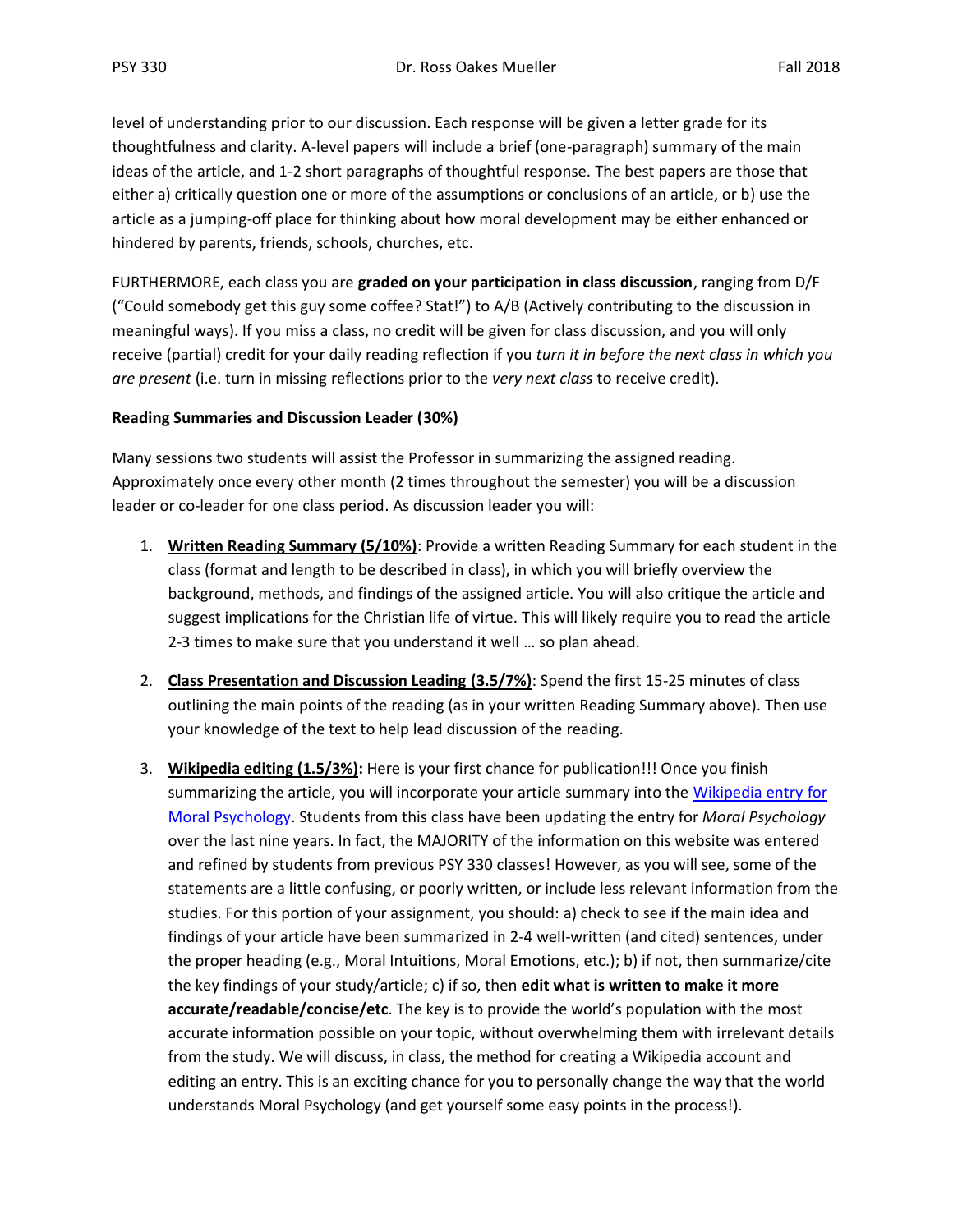Each mini-presentation will be given a letter grade, and is worth either 10% (1st Presentation) or **15%** (2nd Presentation) of your course grade. **See the attached grading rubric, for details.** (These are equivalent to unit exams in other classes). But there's more!!! Here is an OPPORTUNITY FOR EXTRA CREDIT:

1. **Media Clips: An additional 5% will be added to each reading summary/discussion grade** each time that you bring in **media clips** (electronic or photocopied) that are **relevant** to the discussion topic for that day (be aware, that as each summary/presentation is worth 20% of your grade, this one bonus grade on a single paper could bump your final grade up a partial grade level ... e.g., from a B+ to an A-). NOTE: In order to receive this extra credit, you must adequately explain such clips and their connection to the material, and they must ACTUALLY BE RELEVANT to the topic at hand.

#### **Moral Psychology "Cheat Sheet" (5%)**

One of the primary goals of this class is to equip you to read, summarize, critique, and synthesize academic journal articles. However, "synthesizing" and applying ideas can become difficult when the topics change from week to week. One tool that many researchers use is an "annotated bibliography." You can think of it as the "cheat sheet" of the research world. It is a single document that briefly outlines the main points of multiple articles, and can be used to refresh your memory on past articles when needed (e.g., before or during class, when writing a paper, when lecturing your family about moral identity formation over Thanksgiving dinner, etc.). This assignment will involve updating a single GoogleDoc with information from each article that we read (see template and guidelines on Canvas).

#### **Morality and Values in the Media Project (35%)**

Throughout the semester, keep your eyes and ears pealed for instances of values, morality, character development, moral dilemmas, etc. as they appear in TV, movies, books, plays, artwork, and music. Your final project will consist of a paper and presentation written about one such instance, and the ways in which it either illustrates or contradicts one or more theories of moral psychology. Specifically, your paper will involve identifying a film, book, TV show, news clip, etc. in which morality or values are either discussed or illustrated by the characters. You must then relate this example to one or more of the theories/articles that we have discussed in class.

The paper should be 6-8 pages long, and will involve a more in-depth investigation of one or more of the theories we have discussed. Specifically, you should include the following elements:

- 1) **describe the media source** upon which you are drawing, including a brief sketch of the relevant thoughts/actions/discussions of each key character; (**1-2 pages**)
- 2) **discuss one or more of the theories** that we have covered over the course of the semester (e.g., willpower, moral reasoning, moral identity, etc.), and be sure to demonstrate a thorough understanding of the material (this section should include at least 2 outside articles—feel free to ask me about recommended articles); (**2-3 pages**)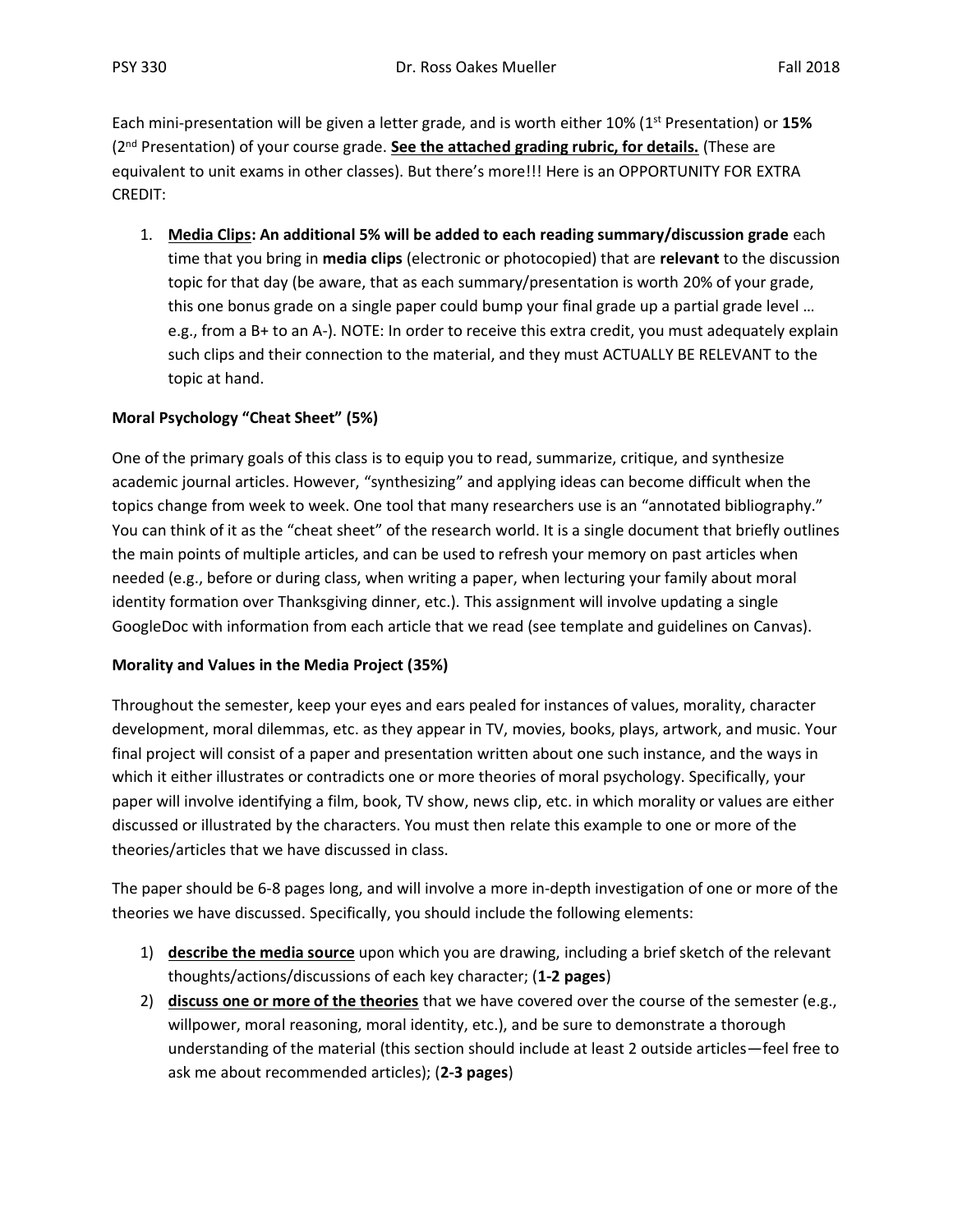- 3) discuss the relationship between your chosen media "clip" and the theory, specifically: **diagnose the ways in which the character either illustrates or violates the "virtues" of the theory** (i.e. using the language of the theory, in what ways does the character possess vs. lack compassion and/or "moral character," **1-2 pages**); and
- 4) using this theory, identify and describe **practical activities or interventions** would you prescribe for this person to help them become more compassionate and/or moral (for instance, according to this theory, what types of interventions might you suggest to help such a character develop morally; or, what might you suggest that teachers/parents/coaches/ministers/etc. do to help individuals develop into moral adults?) (**1-2 pages**)

Finally, you will **create a final PowerPoint presentation** for the class, which will include briefly discussing the theory/theories that you focused on (feel free to be creative in how you present this), setting-up and presenting the media clip (this could mean reading a passage, if you use a book), discussing the ways in which the theory(ies) relate to the media clip, and discussing the implications of the theory for one or more practical interventions that you would make into this character's life. This presentation can follow your paper quite closely, so the only trick will be to present it in a way that is interesting and engaging for the rest of the class. The overall presentation should be **between 13-17 minutes** including the media clip. Be sure to let me know what you will need from me as far as presenting the media clip. **See the attached grading rubric, for details.**

#### **Act of Compassion (5%)**

At some point in the first half of the semester, you and the rest of your classmates will plan a time when the entire class can get together for some sort of act of compassion or service. There are no limits to what this can be. I will leave it to your collective discretion both to generate and coordinate an activity in which we as a class can be of service to others. Your attendance at this activity will earn you full credit for this portion of your grade.

#### **Attendance Policy (and contribution to your grade)**

Because of the seminar-style nature of this course, regular attendance is absolutely essential. Indeed, each day in class you will earn up to ½% of your grade for your participation. Thus, any absence that is not for a "University-sponsored event" (see below) will result in an F for that day. Furthermore, this course will strictly follow the PLNU attendance policy as specified in the University Catalog. Regular and punctual attendance at all classes is considered essential to optimum academic achievement. If you are absent from more than 10 percent of class meetings (3 days), you will receive a written report which may result in de-enrollment. If the absences exceed 20 percent (6 days), *even if you have not yet received a written report*, you will be de-enrolled without notice. If the date of de-enrollment is past the last date to withdraw from a class, you will receive the appropriate grade for your work and participation. See [Academic Policies](http://catalog.pointloma.edu/content.php?catoid=18&navoid=1278) in the (undergrad/graduate as appropriate) academic catalog. Please note the following key points and elaborations of the attendance policy.

• "There are no allowed or excused absences except when absences are necessitated by certain University-sponsored activities and are approved in writing by the Provost."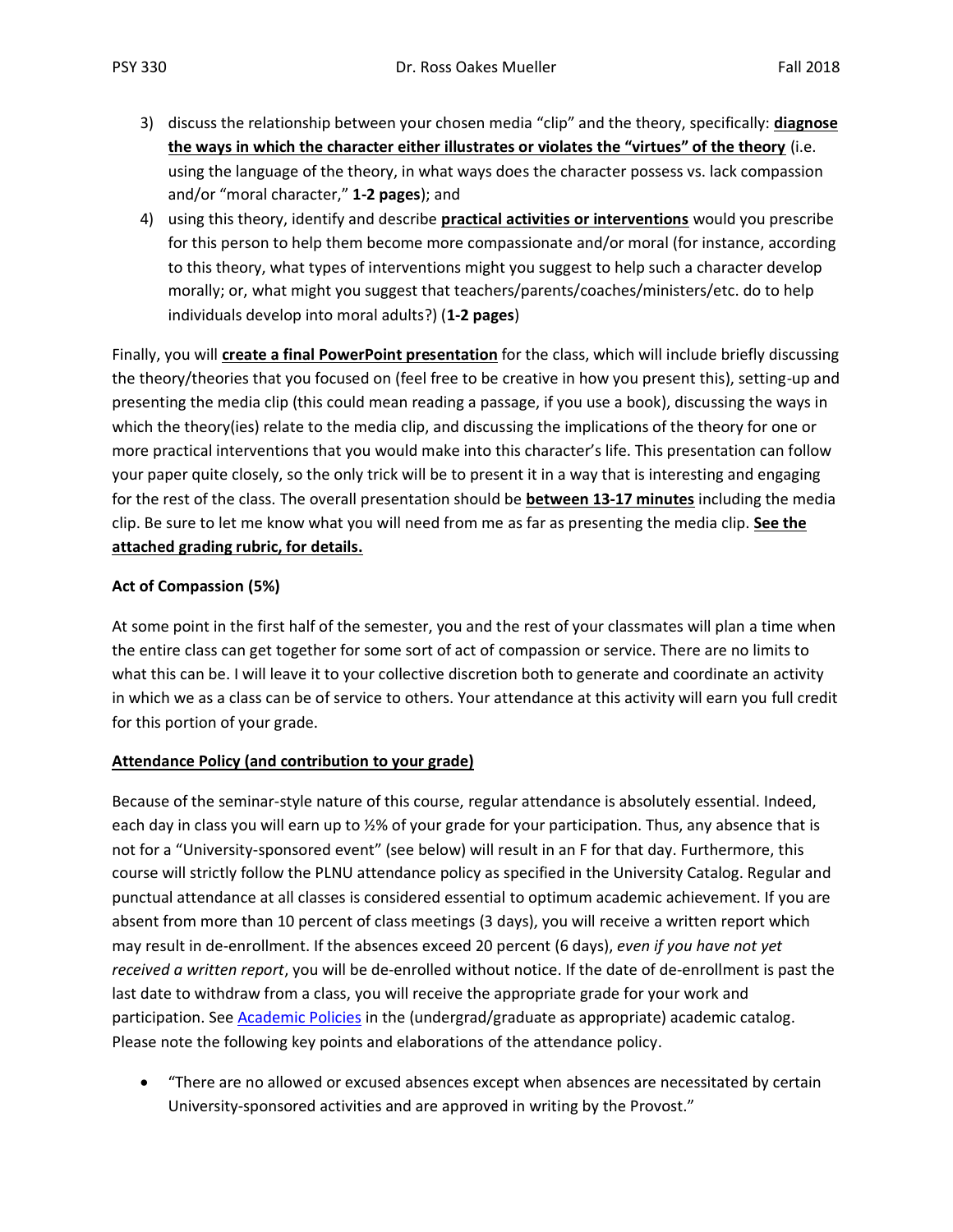- You are not excused for being ill. Illness does not comprise an excused absence. You are not excused from class if you have a Doctor's appointment. You are not excused from class if you have a Doctor's excuse. The University allows you four absences for these (and other) situations outside your control.
- University-sponsored activities that are approved in writing by the Provost usually are for NAIA events for student athletes and occasionally field trips for other PLNU courses.
- When you are **absent** in this class **three times** (for any cause), a Notice of Deenrollment will be sent to the Vice Provost for Academic Administration. **Your fourth absence may result in deenrollment.**

Save your absences for situations that are outside of your control. Do not consider your allowable absences as the number of times that you can miss class without being deenrolled. If you become ill after you used your allowable absences you will be deenrolled from the course.

#### **Ferpa Policy**

In compliance with federal law, neither PLNU student ID nor social security number should be used in publicly posted grades or returned sets of assignments without student written permission. This class will meet the federal requirements by distributing all grades and papers individually (via Canvas). Also in compliance with FERPA, you will be the only person given information about your progress in this class unless you have designated others to receive it in the "Information Release" section of the student portal. See [Policy Statements](http://www.pointloma.edu/experience/academics/catalogs/undergraduate-catalog/policy-statements) in the (undergrad/ graduate as appropriate) academic catalog.

#### **Final Examination Policy**

Successful completion of this class requires taking the final examination **on its scheduled day**. The final examination schedule is posted on the [Class Schedules](http://www.pointloma.edu/experience/academics/class-schedules) site. No requests for early examinations or alternative days will be approved.

#### **PLNU Copyright Policy**

Point Loma Nazarene University, as a non-profit educational institution, is entitled by law to use materials protected by the US Copyright Act for classroom education. Any use of those materials outside the class may violate the law.

#### **PLNU Academic Honesty Policy**

Students should demonstrate academic honesty by doing original work and by giving appropriate credit to the ideas of others. Academic dishonesty is the act of presenting information, ideas, and/or concepts as one's own when in reality they are the results of another person's creativity and effort. A faculty member who believes a situation involving academic dishonesty has been detected may assign a failing grade for that assignment or examination, or, depending on the seriousness of the offense, for the course. Faculty should follow and students may appeal using the procedure in the university Catalog. See [Academic Policies](http://catalog.pointloma.edu/content.php?catoid=18&navoid=1278) for definitions of kinds of academic dishonesty and for further policy information.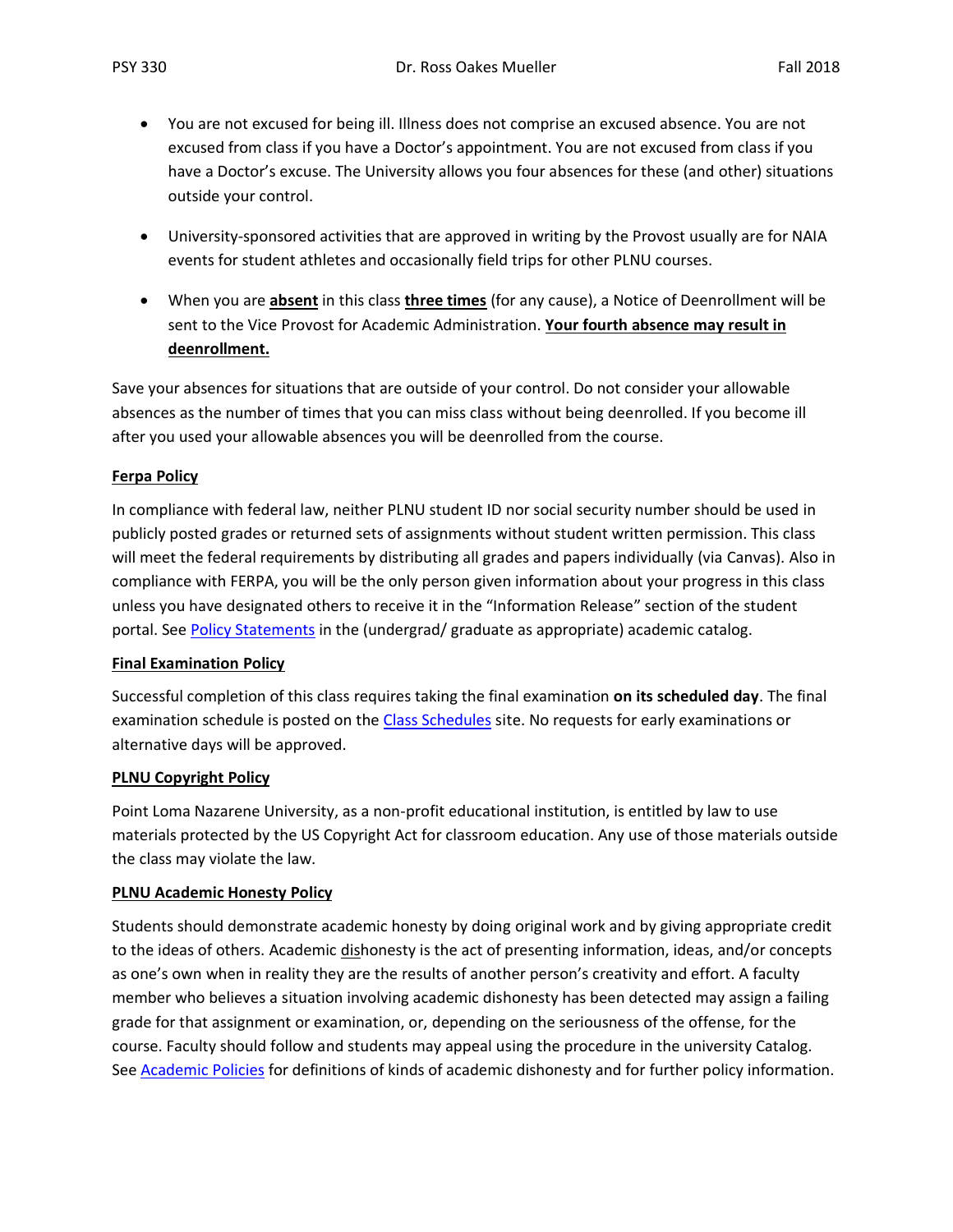|       |              |           |        | Grade Percentage Score Z-Score Cumulative % % Receiving Grade |       |
|-------|--------------|-----------|--------|---------------------------------------------------------------|-------|
| A     | 93-100%      | 1.33      | 0.0918 | 9.2%                                                          |       |
| А-    | 90-92%       | 1         | 0.1587 | 6.7%                                                          | 15.9% |
| B+    | 88-89%       | 0.67      | 0.2514 | 9.3%                                                          |       |
| В     | 84-87%       | 0.33      | 0.3707 | 11.9%                                                         |       |
| B-    | 80-83%       | 0         | 0.5    | 12.9%                                                         | 34.1% |
| $C+$  | 77-79%       | $-0.33$   | 0.6293 | 12.9%                                                         |       |
| C     | 70-76%       | $-1$      | 0.8413 | 21.2%                                                         |       |
| $C -$ | 65-69%       | $-1.33$   | 0.9082 | 6.7%                                                          | 40.8% |
| D+    | 62-64%       | $-1.67$   | 0.9525 | 4.4%                                                          |       |
| D     | 55-61%       | $-2$      | 0.9772 | 2.5%                                                          |       |
| D-    | 50-54%       | $-2.33$   | 0.9901 | 1.3%                                                          |       |
| F     | 49% or below | $< -2.33$ | 1      | 1.0%                                                          | 9.2%  |

## **Z Score**

A minimum of 50 % is needed to pass the course.

| Week                                               | Date    | Day | <b>Assigned Reading (Due)</b>                                                          | <b>Topic</b>                                          |  |  |  |  |  |  |  |
|----------------------------------------------------|---------|-----|----------------------------------------------------------------------------------------|-------------------------------------------------------|--|--|--|--|--|--|--|
| The Psychological Study of Morality and Compassion |         |     |                                                                                        |                                                       |  |  |  |  |  |  |  |
| Week 1                                             | 8/30/18 | Th  | Syllabus                                                                               | What is morality?                                     |  |  |  |  |  |  |  |
|                                                    |         |     |                                                                                        |                                                       |  |  |  |  |  |  |  |
| Week 2                                             | 9/4/18  | T   | Haidt (2008). Morality.                                                                | Two "stories" of morality.                            |  |  |  |  |  |  |  |
|                                                    | 9/6/18  | Th  | Ch. 10 - Walker & Frimer (2009)<br>Moral personality exemplified                       | Who is moral? What are they<br>like?                  |  |  |  |  |  |  |  |
|                                                    |         |     | <b>Morality as Willpower</b>                                                           |                                                       |  |  |  |  |  |  |  |
| Week 3                                             | 9/11/18 | T   | Baumeister, Miller, & Delaney<br>(2005). Self and Volition                             | Theological implications of<br>morality as willpower. |  |  |  |  |  |  |  |
|                                                    | 9/13/18 | Th  | Metcalfe & Mischel (1999). A<br>hot/cool-system analysis of<br>delay of gratification. | A theory of willpower.                                |  |  |  |  |  |  |  |
|                                                    |         |     |                                                                                        |                                                       |  |  |  |  |  |  |  |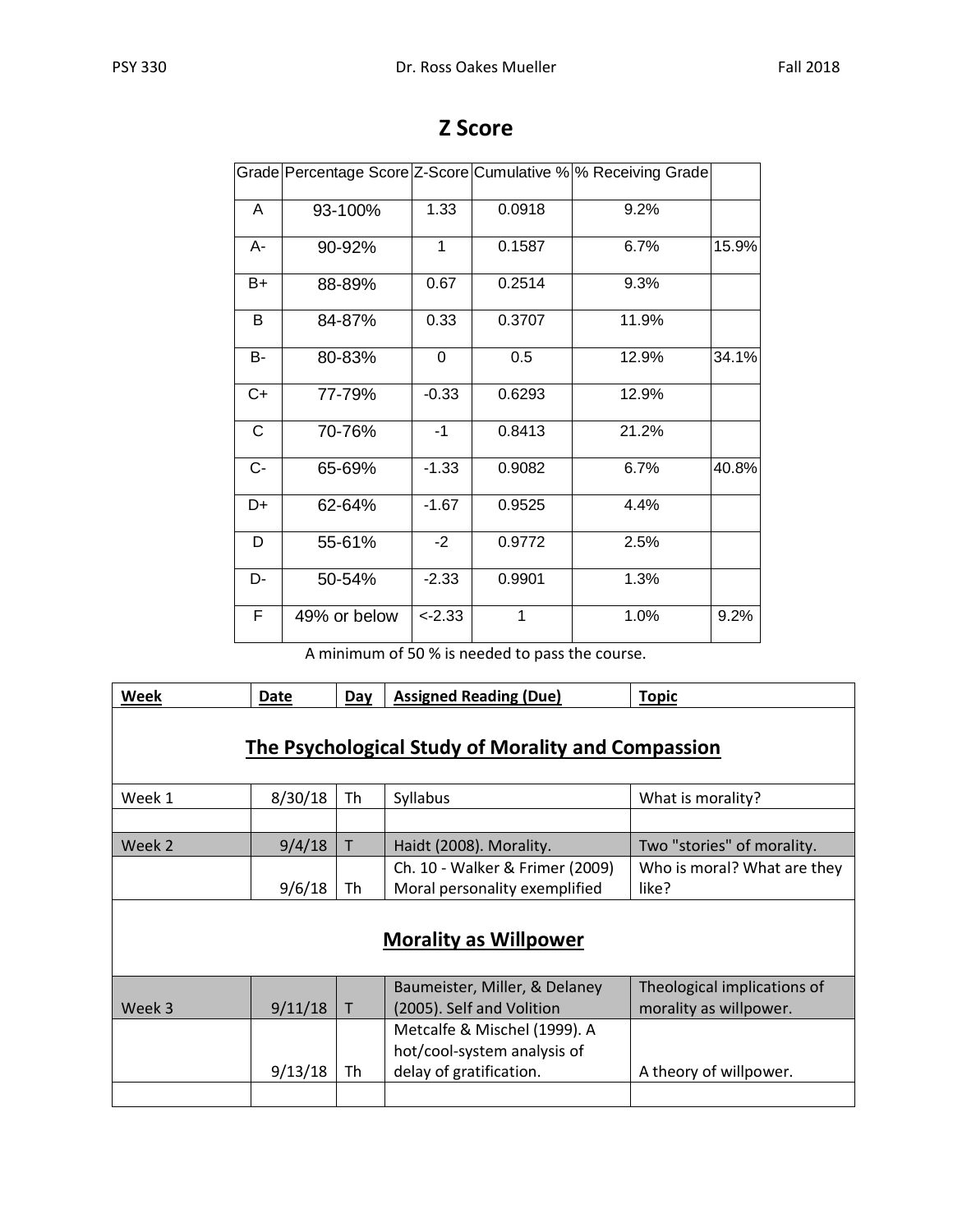| Week   | <b>Date</b> | Day          | <b>Assigned Reading (Due)</b>                                        | <b>Topic</b>                                                  |
|--------|-------------|--------------|----------------------------------------------------------------------|---------------------------------------------------------------|
|        |             |              | Muraven, Baumeister & Tice                                           |                                                               |
|        |             |              | (1999). Longitudinal                                                 |                                                               |
|        |             |              | Improvement of Self-Regulation                                       |                                                               |
| Week 4 | 9/18/18     | T            | <b>Through Practice</b>                                              | How to build willpower.                                       |
|        |             |              |                                                                      |                                                               |
|        |             |              | <b>Morality as Reasoning</b>                                         |                                                               |
|        |             |              | Kohlberg (1984). Moral stages                                        |                                                               |
|        |             |              | and moralization. (pp. 183-205)                                      |                                                               |
|        |             |              | AND Kohlberg (1977) Moral                                            | Morality as moral reasoning                                   |
|        |             |              | development: A review of the                                         | or, "Kohlberg, the 800-lb                                     |
|        | 9/20/18     | Th           | theory                                                               | gorilla of moral psychology."                                 |
|        |             |              |                                                                      |                                                               |
|        |             |              | Gilligan & Attanucci (1988) Two<br><b>Moral Orientations: Gender</b> | Theoretical, cultural, and<br>empirical critiques of          |
| Week 5 | 9/25/18     | T            | <b>Differences and Similarities</b>                                  | Kohlberg.                                                     |
|        |             |              |                                                                      | Review of Willpower & Moral                                   |
|        | 9/27/18     | Th           |                                                                      | Reasoning                                                     |
|        |             |              |                                                                      |                                                               |
|        |             |              | <b>Morality as Identity</b>                                          |                                                               |
|        |             |              |                                                                      |                                                               |
|        |             |              | Colby, Damon, Killen & Hart                                          |                                                               |
|        |             |              | (1999). The development of                                           |                                                               |
|        |             |              | extraordinary moral<br>commitment                                    |                                                               |
| Week 6 | 10/2/18     | T            | Hardy & Carlo (2005). Identity as                                    | The lives of moral exemplars.<br>Moral identity theory, as it |
|        | 10/4/18     | Th           | a Source of Moral Motivation.                                        | stands today.                                                 |
|        |             |              |                                                                      |                                                               |
|        |             |              | Hart (1995). Prosocial Behavior                                      |                                                               |
|        |             |              | and Caring in Adolescence or Ch.                                     |                                                               |
|        |             |              | 9 - Hart & Matsuba (2009)                                            | How to measure moral                                          |
|        |             |              | Urban neighborhoods as context                                       | identity & contextual                                         |
| Week 7 | 10/9/18     | $\mathsf{T}$ | for moral identity development                                       | influences on moral identity                                  |
|        | 10/11/18    | Th           |                                                                      | Review of Moral Identity                                      |
|        |             |              |                                                                      |                                                               |
|        |             |              | <b>Morality as Values</b>                                            |                                                               |
|        |             |              | Schwartz & Zanna (1992).                                             |                                                               |
|        |             |              | Universals in the content and                                        |                                                               |
| Week 8 | 10/16/18    | $\sf T$      | structure of value                                                   | Morality as universal values.                                 |
|        |             |              | Kristiansen & Hotte (1996).                                          | How values can lead to                                        |
|        | 10/18/18    | Th           | Morality and the self                                                | action.                                                       |
|        |             |              |                                                                      |                                                               |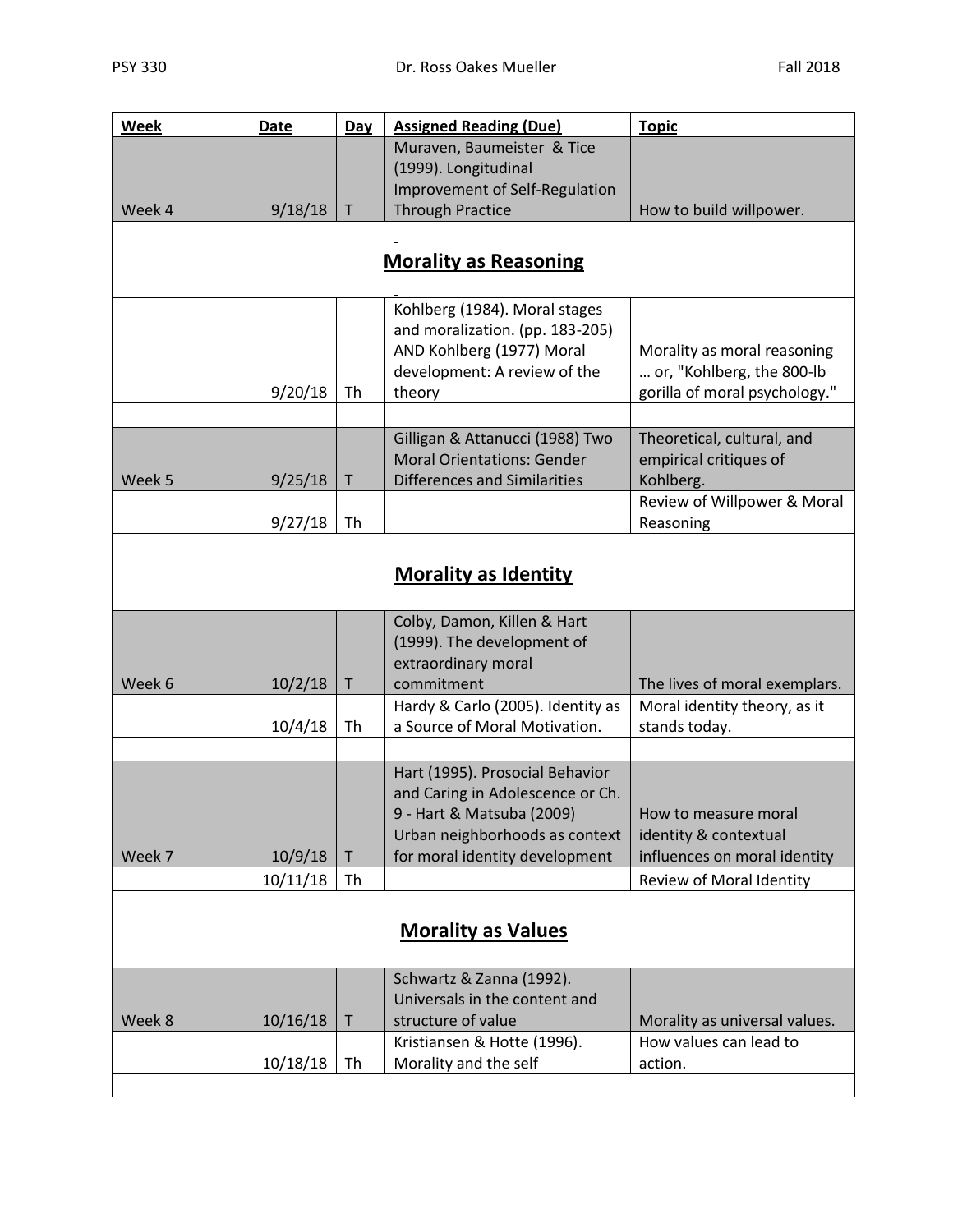| Week    | <b>Date</b> | Day          | <b>Assigned Reading (Due)</b>                             | <b>Topic</b>                                            |
|---------|-------------|--------------|-----------------------------------------------------------|---------------------------------------------------------|
|         |             |              | <b>Intermission: Cross-Cultural Differences in Values</b> |                                                         |
|         |             |              |                                                           |                                                         |
|         |             |              | Schwartz (1999). A theory of                              |                                                         |
|         |             |              | cultural values and some                                  | Cross-cultural differences in                           |
| Week 9  | 10/23/18    | T            | implications for work                                     | values.                                                 |
|         |             |              | Ch. 4 - Wong (2009) Cultural                              |                                                         |
|         | 10/25/18    | Th           | pluralism and moral identity                              | A new theory of culture.                                |
|         |             |              |                                                           |                                                         |
|         |             |              | <b>Morality as Virtue</b>                                 |                                                         |
|         |             |              | Lapsley & Narvaez (2004). A                               |                                                         |
|         |             |              | social-cognitive approach to the                          | Morality as virtue. Virtue as                           |
| Week 10 | 10/30/18    | $\mathsf T$  | moral personality                                         | "moral expertise."                                      |
|         |             |              | Ch. 6 - Narvaez (2009) Triune                             | The neurobiology &                                      |
|         |             |              | <b>Ethics Theory and Moral</b>                            | cognitions of virtue                                    |
|         | 11/1/18     | Th           | Personality                                               | development.                                            |
|         |             |              |                                                           |                                                         |
|         |             |              | <b>Morality as Emotions</b>                               |                                                         |
|         |             |              |                                                           |                                                         |
|         |             |              | Haidt, J. (2003). The moral                               | The broad spectrum of moral                             |
| Week 11 | 11/6/18     | $\sf T$      | emotions                                                  | emotions                                                |
|         |             |              | Ch. 11 - Emmons (2009)                                    |                                                         |
|         |             |              | Greatest of the virtues?                                  | Morality as moral emotions.<br>What is a moral emotion? |
|         |             |              | Gratitude and the grateful                                | The example of gratitude.                               |
|         | 11/8/18     | Th           | personality                                               |                                                         |
|         |             |              |                                                           |                                                         |
|         |             |              | Batson, Klein, Highberger &                               |                                                         |
|         |             |              | Shaw (1995). Immorality From                              | Do moral emotions always                                |
|         |             |              | Empathy-Induced Altruism or                               | lead to moral behaviors?                                |
|         |             |              | Batson, Fultz & Schoenrade                                |                                                         |
| Week 12 | 11/13/18    | $\mathsf{T}$ | (1987). Distress and Empathy                              |                                                         |
|         |             |              | Review of Values, Virtue, &                               |                                                         |
|         | 11/15/18    | Th           | <b>Moral Emotions</b>                                     |                                                         |
|         |             |              |                                                           |                                                         |
|         |             |              | <b>Morality as Intuitions</b>                             |                                                         |
|         |             |              |                                                           |                                                         |
|         |             |              | Haidt (2001). The Emotional Dog                           |                                                         |
| Week 13 | 11/20/18    | T            | and Its Rational Tail                                     | Morality as moral intuitions.                           |
|         | 11/22/18    | Th           | No class!!! Thanksgiving!!!                               |                                                         |
|         |             |              |                                                           |                                                         |
|         |             |              | Greene (2007). The secret joke                            | Why some brilliant moral                                |
| Week 14 | 11/27/18    | Τ            | of Kant's soul or Haidt &                                 | philosophers are still jerks.                           |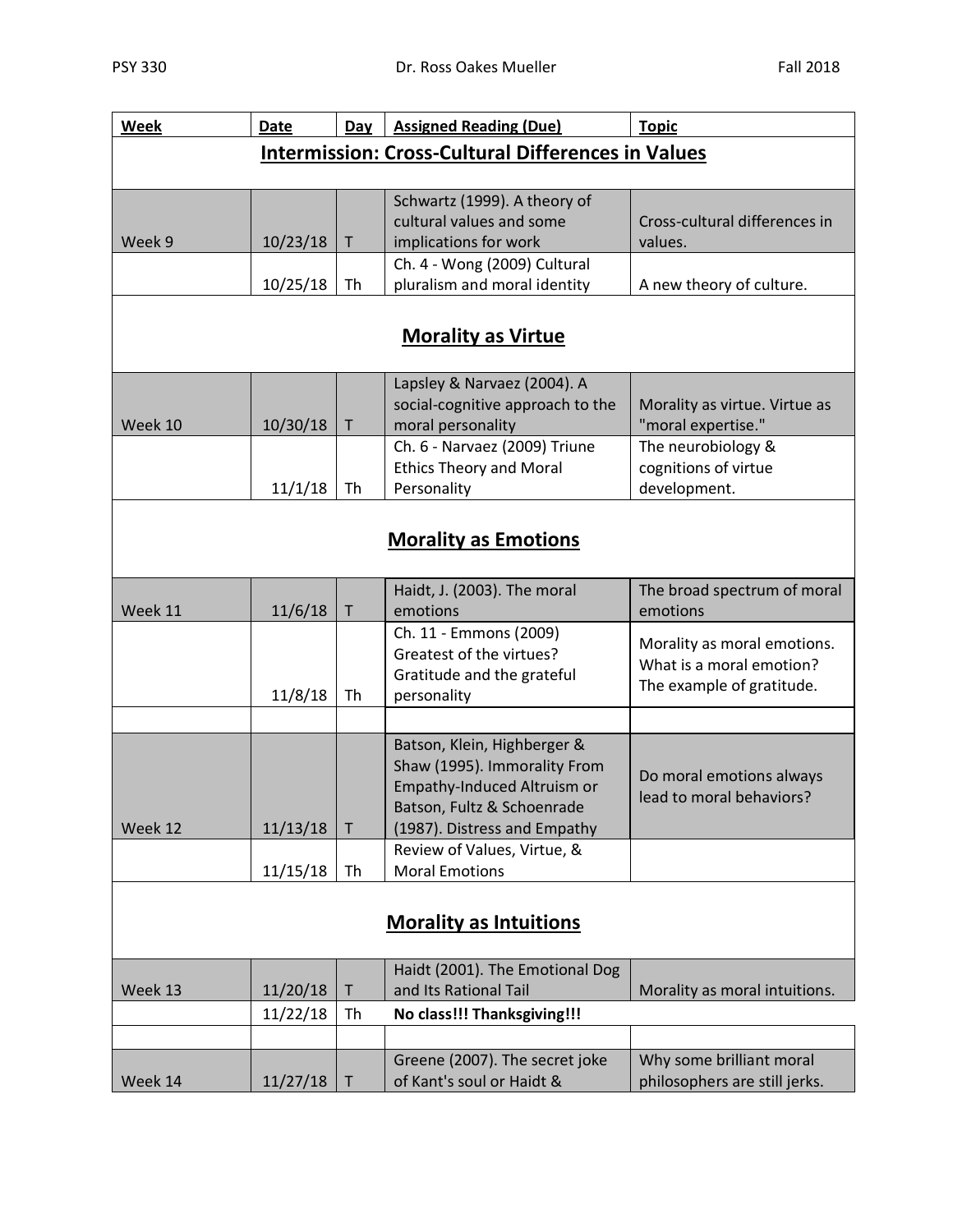| Week | Date     | Day | <b>Assigned Reading (Due)</b>     | <b>Topic</b>             |
|------|----------|-----|-----------------------------------|--------------------------|
|      |          |     | Graham (2007). When Morality      |                          |
|      |          |     | Opposes Justice                   |                          |
|      |          |     | Ch 18 - Blasi (2009) The moral    |                          |
|      |          |     | functioning of mature adults      |                          |
|      |          |     | and the possibility of fair moral |                          |
|      | 11/29/18 | Th  | reasoning                         | A rebuttal against Haidt |
|      |          |     |                                   |                          |
|      |          |     |                                   |                          |

## **An Integrated Model of Moral Motivation**

| Week 15        | 12/4/18  |    | <b>Final Presentations</b>            | An Integrated Model (Part 1) |
|----------------|----------|----|---------------------------------------|------------------------------|
|                | 12/6/18  | Th | <b>Final Presentations</b>            | An Integrated Model (Part 2) |
|                |          |    |                                       |                              |
|                |          |    | <b>Final Presentations from 1:30-</b> |                              |
| Final Present. | 12/13/18 | Th | 4:00 <sub>pm</sub>                    |                              |

**NOTE: THIS IS THE THURSDAY OF FINALS WEEK … DO NOT PURCHASE A TICKET HOME BEFORE THIS DATE. THIS IS THE ONLY TIME YOU CAN PRESENT.**

#### **FINAL EXAMINATION POLICY**

**Successful completion of this class requires taking the final examination on its scheduled day. The final examination schedule is posted on the [Class Schedules](http://www.pointloma.edu/experience/academics/class-schedules) site. No requests for early examinations or alternative days will be approved.**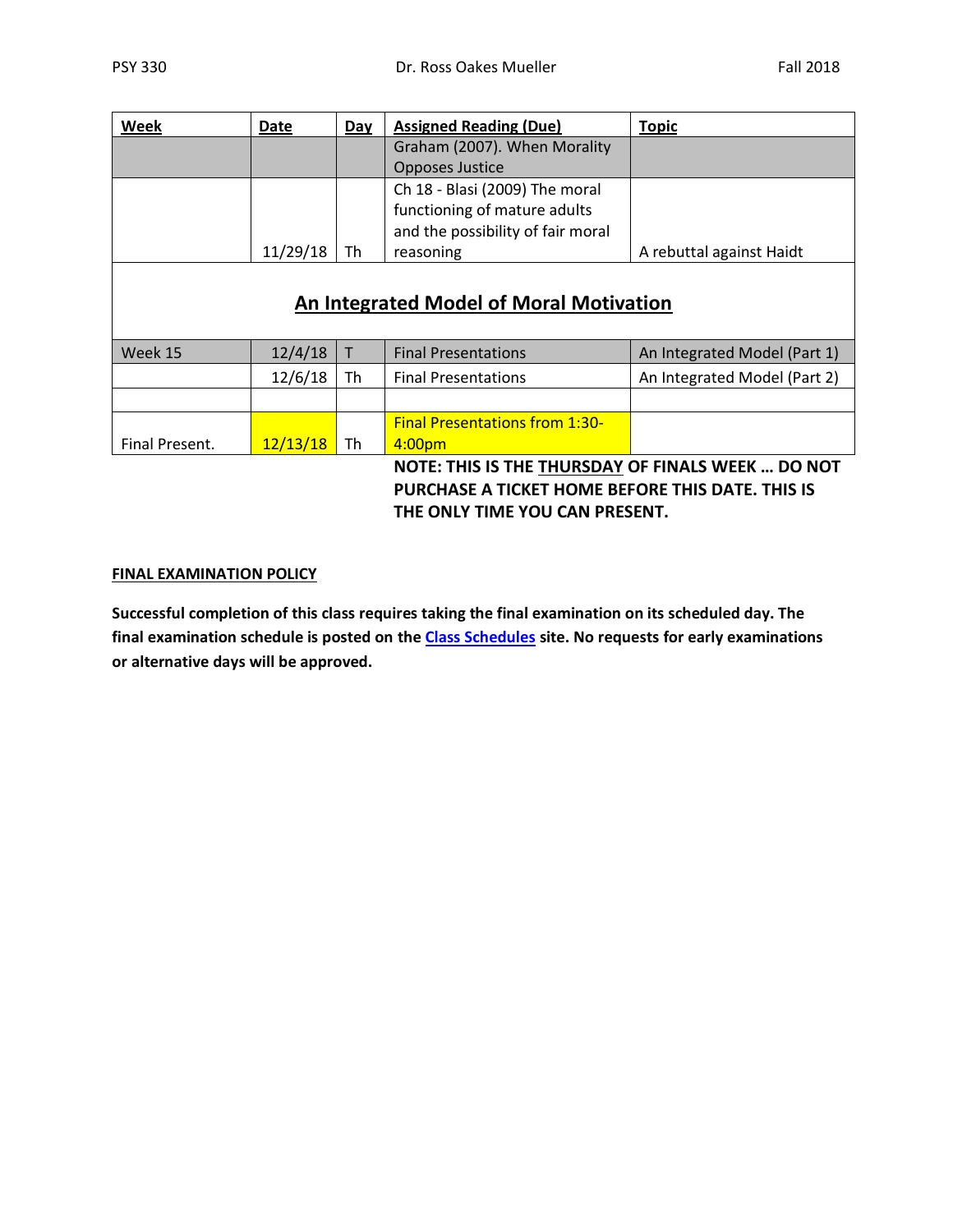## Rubric #1 – Page 1 **Article Summary, Presentation, and Wikipedia Entry** 1st presentation is worth 10%, 2<sup>nd</sup> worth 20% of Final Grade

|                |                                 |                       |                  |                      | Good job, but     |                     |                         | Needs significant |                          |                      |                   | Missing/   |
|----------------|---------------------------------|-----------------------|------------------|----------------------|-------------------|---------------------|-------------------------|-------------------|--------------------------|----------------------|-------------------|------------|
|                |                                 |                       |                  |                      |                   |                     |                         |                   |                          | Needs large-scale    |                   |            |
|                |                                 | <b>Nearly Perfect</b> |                  |                      | missing a few key | Missing some key    | Needs improvement       | improvement       | Missing many key         | improvement          | Complete Re-      | Incomplete |
| Criteria       | Perfect (100%)                  | (95%)                 | Excellent (90%)  | Great! (85%)         | elements (80%)    | elements (75%)      | (70%)                   | (65%)             | elements (60%)           | (55%)                | write (50%)       | (0%)       |
|                |                                 |                       |                  |                      | 7+ spelling or    | Although your       |                         |                   |                          |                      |                   |            |
|                |                                 |                       |                  | 4-6 spelling or      | grammatical       | meaning is still    | Grammar and             | A large number    |                          |                      |                   |            |
|                |                                 |                       |                  | grammatical          | errors, beginning | relatively clear,   | spelling errors are     | of grammatical    | Most of your             | Most of your         |                   |            |
|                |                                 |                       | 2-3 spelling or  | errors. And/or 4-5   | to affect         | many of your        | beginning to make it    | and spelling      | sentences include        | sentences include    | Nearly every      |            |
|                |                                 |                       | grammatical      | confusing or         | readability.      | sentences have      | difficult to            | errors, which     | spelling and grammar     | spelling and         | sentence has      |            |
|                |                                 |                       | errors; or A few | awkwardly            | And/or a number   | grammatical and     | understand the          | make your text    | errors, and make your    | grammar errors,      | errors in it,     |            |
|                | Perfect! No spelling or         |                       | (not more than   | phrased              | (about 10-20%)    | spelling errors. A  | meaning of your         | difficult to      | text difficult to        | and make your text   | which make        |            |
|                | grammar errors. Fantastic       | One or two            | 5%) confusing    | sentences (not       | of confusing or   | significant number  | sentences. A large      | understand. Over  | understand. The poor     | quite difficult to   | your text nearly  |            |
|                | organization and perfect        | spelling/gramm        | or awkwardly     | more than 10%)       | awkwardly         | (about 20%-30%)     | number (about 30%-      | 50% of sentences  | quality of most          | understand. Most     | illegible.        |            |
|                | writing. Arguments are          | atical errors or      | phrased          | (or fewer,           | phrased           | of confusing or     | 50%) of confusing or    | are confusing or  | sentences and/or the     | sentences are        | Sentences are     |            |
|                |                                 |                       |                  |                      |                   | awkwardly phrased   | awkwardly phrased       | poorly phrased    | significant              | difficult to read,   | nearly illegible, |            |
|                | structured well, sentences      | confusing             | sentences, or    | depending on the     | sentences;        |                     |                         |                   |                          |                      |                   |            |
|                | are clear, . Your sentences,    | passages.             | one dis-         | length); and/or      | and/or more       | sentences; and/or   | sentences; and/or       | and the overall   | disorganization makes    | and your             | and almost no     | Missing or |
| Grammar/       | and overall arguments flow      | Otherwise,            | ordering.Other   | slight               | significant       | significant         | pervasive               | structure is      | your meaning difficult   | statements are       | meaning is        | completely |
| Phrasing (5%)  | well.                           | great!                | wise, good!      | disorganization.     | disorganization.  | disorganization.    | disorganization.        | disorganized.     | to understand            | quite unclear.       | clear.            | illegible. |
|                |                                 |                       |                  | Great start!         |                   |                     |                         |                   |                          |                      |                   |            |
|                |                                 |                       |                  | You've just made     |                   |                     |                         |                   |                          |                      |                   |            |
|                |                                 |                       |                  | a few errors or a    |                   |                     |                         |                   |                          |                      |                   |            |
|                |                                 |                       |                  | few more             |                   |                     |                         |                   |                          |                      |                   |            |
|                |                                 |                       | Excellent! Just  | additions needed     |                   |                     |                         |                   |                          |                      |                   |            |
|                |                                 |                       | one or two       | in your discussion   |                   |                     |                         |                   |                          |                      | You are missing   |            |
|                |                                 |                       | minor errors or  | of the background    | Good job, but     |                     |                         | You are missing   |                          |                      | or have made      |            |
|                | Perfect! You have discussed     |                       | additions        | problem that this    | your discussion   | You have two or     |                         | or have made      |                          | You are missing or   | major errors in   |            |
|                | the ways in which the           |                       |                  |                      | of the            | more significant    |                         |                   |                          |                      |                   |            |
|                |                                 |                       | needed on your   | study is             |                   |                     |                         | major errors in   |                          | have made major      | all or nearly all |            |
|                | author has drawn upon           | Nearly perfect!       | discussion of    | attempting to        | background        | errors of omission  |                         | discussing        | You are missing or       | errors in OVER       | of the            |            |
|                | previous research and           | Just a few            | the background   | address, and/or      | problem includes  | or commission in    |                         | NEARLY HALF of    | have made major          | HALF of the          | background        |            |
|                | statistics to make their        | minor                 | problem,         | more specificity     | multiple errors   | your discussion of  | You have multiple       | the background    | errors in discussing     | background           | problems/theo     |            |
|                | argument that their study is    | corrections or        | and/or slightly  | needed in your       | and/or            | previous            | significant errors (of  | problems/theorie  | HALF of the              | problems/theories    | ries that drive   |            |
| Background     | important. You have             | additions             | more specificity | descriptions of      | significantly     | studies/problems    | commission or           | s that drive this | background               | that drive this      | this paper (see   |            |
| Problem (Why   | mentioned any unanswered        | needed in             | needed. To       | these problems       | more detail and   | and/or much more    | omission) in your       | paper (see        | problems/theories        | paper (see           | previous          |            |
| was this       | questions from previous         | discussing the        | whom is this     | and how they link    | examples are      | detail/specificity  | discussion of the       | previous grading  | that drive this paper    | previous grading     | grading           | Missing or |
| article        | studies that led to this        | background to         | author           | to this current      | needed in your    | needed in these     | background              | categories for    | (see previous grading    | categories for       | categories for    | completely |
| written?) (5%) | study/article.                  | this study.           | responding?      | study.               | discussion.       | paragraphs.         | problems.               | details).         | categories for details). | details).            | details).         | illegible. |
|                |                                 |                       |                  |                      |                   |                     |                         |                   |                          |                      | You are missing   |            |
|                |                                 |                       | Excellent! This  |                      |                   |                     |                         | You are missing   |                          |                      | or have made      |            |
|                |                                 |                       | is still a       |                      |                   |                     |                         | or have made      |                          |                      | major errors in   |            |
|                |                                 |                       |                  |                      |                   |                     |                         |                   |                          |                      | ALL or NEARLY     |            |
|                |                                 |                       | thorough         |                      |                   |                     |                         | major errors in   |                          |                      |                   |            |
|                |                                 |                       | description of   |                      |                   |                     | Although you have       | NEARLY HALF of    |                          | You are missing or   | ALL of your       |            |
|                |                                 |                       | the theory, but  |                      | Good job in       | You have started to | started to describe     | your discussion   |                          | have made major      | discussion of     |            |
|                |                                 | Nearly perfect!       | you have either  | Great start! This is | giving a broad    | describe this       | the study/theory,       | of this           | You are missing or       | errors in OVER       | this              |            |
|                | Perfect! You have               | This is a great       | made one or      | a good description   | overview of the   | study/theory, but   | you have multiple       | study/theory, or  | have made major          | HALF of your         | study/theory,     |            |
|                | thoroughly and articulately     | description of        | two errors in    | of the               | study/theory, but | have left out a     | significant errors (of  | are missing       | errors in HALF of your   | discussion of this   | and/or your       |            |
|                | explained the study (for        | the                   | describing the   | study/theory, but    | you need to       | number of key       | commission or           | multiple          | discussion of this       | study/theory, or     | paper is so       |            |
| Description of | empirical articles) or theory   | study/theory,         | theory, or your  | either lacks some    | include           | details and/or you  | omission), or your      | significant       | study/theory, or are     | are missing many     | confusing that    |            |
| Methodology    | (for theoretical articles) that | but could use         | description      | detail throughout    | significantly     | have made a         | descriptions are        | details, or your  | missing many             | significant details, | it is nearly      |            |
| /Results       | was central to this study.      | either a bit          | lacks some key   | or includes a few    | more details      | number of errors    | confusing enough        | paper is quite    | significant details, or  | or your paper is     | illegible (see    |            |
| (Empirical) or | You have included complete      | more detail, or       | details or is    | errors in your       | (and/or check     | and/or your         | that it is difficult to | confusing (see    | your paper is very       | very confusing (see  | previous          |            |
| Theory         | descriptions of methods or      | is missing a few      | otherwise        | descriptions, or     | the accuracy of   | writing becomes     | tell whether or not     | previous grading  | confusing (see           | previous grading     | grading           | Missing or |
| (Theoretical)  | terms that may be               | important             | unclear in       | becomes              | your              | significantly       | you understood the      | categories for    | previous grading         | categories for       | categories for    | completely |
| (20%)          |                                 | details.              | places.          |                      |                   |                     |                         |                   | categories for details). | details).            | details).         |            |
|                | confusing.                      |                       |                  | confusing in parts.  | statements).      | confusing.          | paper.                  | details).         |                          |                      |                   | illegible. |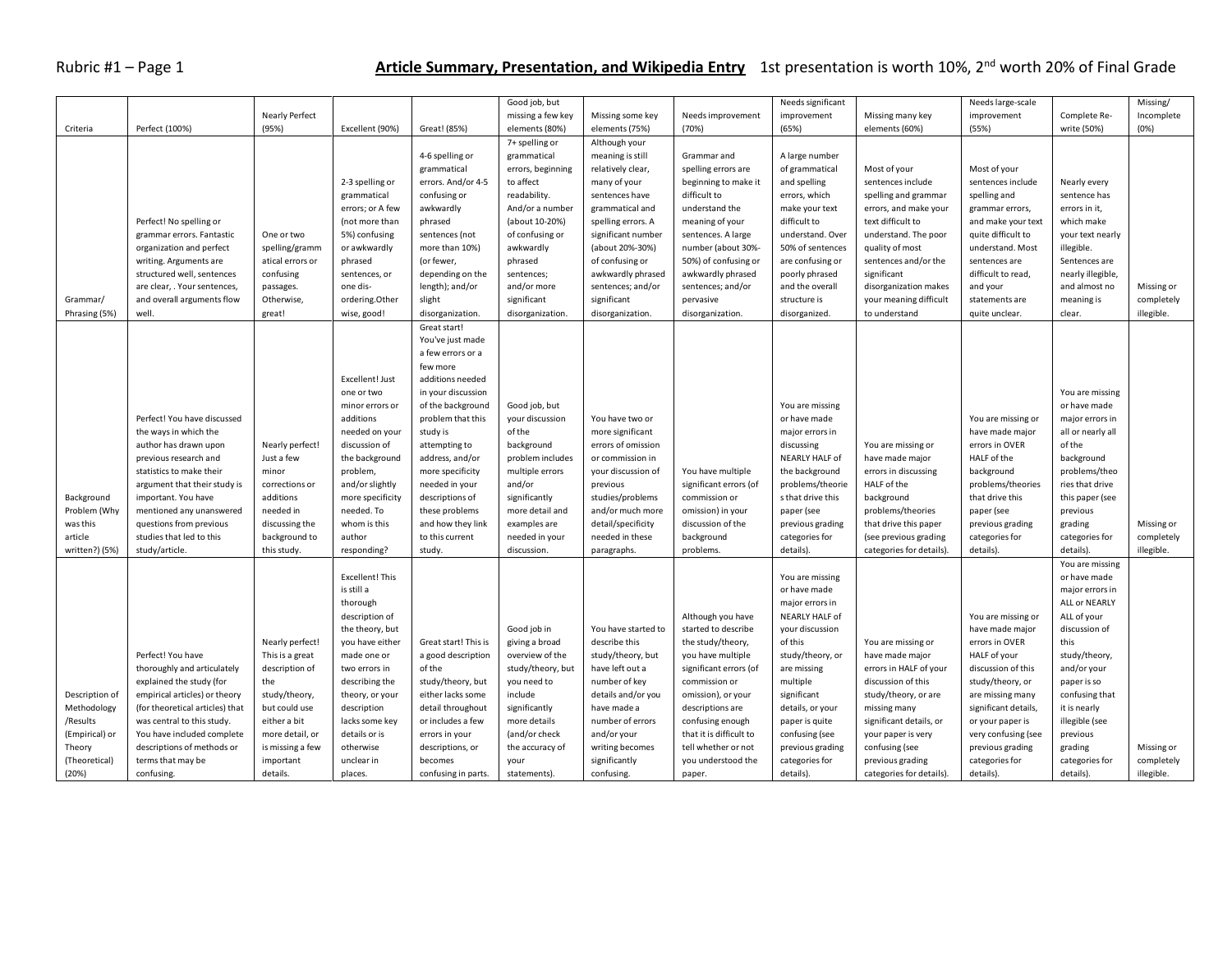## Rubric #1 – Page 2 **Article Summary, Presentation, and Wikipedia Entry** 1st presentation is worth 10%, 2nd worth 20% of Final Grade

|              |                               |                       |                  |                    | Good job, but     |                    |                        | Needs significant               |                          | Needs large-scale   |                   | Missing/   |
|--------------|-------------------------------|-----------------------|------------------|--------------------|-------------------|--------------------|------------------------|---------------------------------|--------------------------|---------------------|-------------------|------------|
|              |                               | <b>Nearly Perfect</b> |                  |                    | missing a few key | Missing some key   | Needs improvement      | improvement                     | Missing many key         | improvement         | Complete Re-      | Incomplete |
| Criteria     | Perfect (100%)                | (95%)                 | Excellent (90%)  | Great! (85%)       | elements (80%)    | elements (75%)     | (70%)                  | (65%)                           | elements (60%)           | (55%)               | write (50%)       | (0%)       |
|              | Perfect! Your argument        |                       |                  |                    |                   |                    |                        |                                 |                          |                     |                   |            |
|              | about the strengths and       |                       |                  |                    |                   |                    |                        |                                 |                          |                     |                   |            |
|              | weaknesses of this            |                       |                  |                    |                   |                    |                        |                                 |                          |                     |                   |            |
|              | study/theory draws upon,      |                       |                  |                    |                   |                    |                        |                                 |                          |                     |                   |            |
|              | not only a solid              |                       |                  |                    |                   |                    |                        |                                 |                          |                     |                   |            |
|              | understanding of its          |                       |                  |                    |                   |                    |                        |                                 |                          |                     |                   |            |
|              |                               |                       |                  |                    |                   |                    |                        |                                 |                          |                     |                   |            |
|              | findings, but also previous   |                       |                  |                    |                   | You have two or    |                        | You are missing<br>or have made |                          |                     |                   |            |
|              | theories as to why people     |                       |                  |                    |                   |                    |                        |                                 |                          |                     |                   |            |
|              | do the things that they do.   |                       |                  |                    |                   | more significant   |                        | major errors in                 |                          |                     |                   |            |
|              | You have organized your       |                       |                  |                    |                   | errors in your     |                        | NEARLY HALF of                  |                          |                     | You are missing   |            |
|              | argument such that your       |                       |                  |                    |                   | discussion of      |                        | your discussion                 |                          |                     | or have made      |            |
|              | discussion of                 |                       |                  |                    |                   | strengths and      |                        | of the strengths                |                          |                     | major errors in   |            |
|              | strengths/weaknesses is       |                       |                  |                    | Good job, but     | weaknesses, or are |                        | and weaknesses                  |                          |                     | all or nearly all |            |
|              | well-founded(not merely       |                       |                  |                    | your discussion   | missing some key   |                        | of this                         |                          | You are missing or  | of your           |            |
|              | your opinion), and considers  |                       | Excellent! Just  | Great! You've just | of the            | elements or        | You have multiple      | study/theory, or                |                          | have made major     | discussion of     |            |
|              | a variety of elements of the  |                       | one or two       | made a few errors  | study's/theory's  | critiques, and/or  | significant errors (of | are missing                     | You are missing or       | errors in OVER      | strengths and     |            |
|              | study/theory (e.g.,           |                       | minor errors in  | in your            | strengths and     | much more          | commission or          | multiple                        | have made major          | HALF of your        | weaknesses,       |            |
|              | operational definitions,      |                       | your             | descriptions of    | weaknesses        | specificity needed | omission) in your      | significant                     | errors in HALF of your   | discussion of       | and/or this       |            |
|              | methodology, analyses,        |                       | descriptions of  | strengths and      | includes multiple | in your critical   | discussion of the      | critiques, or have              | discussion of strengths  | strengths and       | section is        |            |
|              | alternate explanations for    |                       | strengths and    | weaknesses,        | errors or         | analysis of this   | strengths and          | drawn mostly on                 | and weaknesses, or       | weaknesses or       | nearly illegible  |            |
|              | findings, statements of       | Nearly perfect!       | weaknesses, or   | and/or more        | omissions and/or  | study/theory. You  | weaknesses of this     | personal opinion                | your argument is         | your argument is    | or has almost     |            |
|              | cause-and-effect, etc.).      | Just a few            | a few more       | specificity needed | significantly     | may have used a    | study/theory, and/or   | rather than                     | nearly all based on      | completely          | no structure to   |            |
| Critical     | Where there are               | minor additions       | details needed,  | in your discussion | more specificity  | little too much    | you have over-used     | reasoned                        | pure opinion, rather     | opinion-based with  | the argument      |            |
| Evaluation   | weaknesses, you have          | needed in your        | and/or slightly  | and/or there one   | needed in your    | personal opinion,  | personal-opinion,      | argument (see                   | than reasoned            | no support (see     | (see previous     |            |
| (Strengths & | suggested alternate           | discussion of         | more specificity | or more logical    | critical          | and not quite      | and have not given     | previous grading                | argument (see            | previous grading    | grading           | Missing or |
| Weaknesses)  | studies/theories that would   | strengths/weak        | needed in your   | errors/omissions   | examination of    | enough reasoned    | enough reasoned        | categories for                  | previous grading         | categories for      | categories for    | completely |
| (15%)        | overcome these limitations.   | nesses.               | arguments.       | in your argument.  | these issues.     | argument.          | argument.              | details).                       | categories for details). | details).           | details).         | illegible. |
|              |                               |                       |                  |                    | Good job, but     |                    |                        |                                 |                          |                     |                   |            |
|              |                               |                       |                  |                    | your discussion   |                    |                        |                                 |                          |                     |                   |            |
|              |                               |                       |                  |                    | includes multiple |                    |                        |                                 |                          |                     |                   |            |
|              |                               |                       |                  |                    | errors (of either | You have two or    |                        |                                 |                          |                     |                   |            |
|              |                               |                       |                  |                    | omission or       | more significant   |                        |                                 |                          |                     | You are missing   |            |
|              | Perfect! You have raised a    |                       |                  |                    | commission) in    | errors (of         |                        |                                 |                          |                     | or have made      |            |
|              | number of very insightful     |                       |                  |                    | your discussion   | commission or      |                        |                                 |                          |                     | major errors in   |            |
|              | questions regarding either    | Nearly perfect!       |                  |                    | of how the        | omission) in your  |                        | You are missing                 |                          |                     | all or nearly all |            |
|              | the nature or implications of | Just a few            |                  |                    | various theories  | attempts to        |                        | or have made                    |                          | You are missing or  | of your           |            |
|              | this research. You have also  | minor                 |                  | Great! You've just | connect to the    | connect the        |                        | major errors in                 |                          | have made major     | discussion of     |            |
|              | explicitly discussed ways in  | corrections           | Excellent! Just  | made a few errors  | life of faith,    | findings/theory to |                        | NEARLY HALF of                  |                          | errors in OVER      | these             |            |
|              | which this study/theory can   | either on the         | one or two       | in your            | and/or            | the life of faith, |                        | your discussion                 | You are missing or       | HALF of your        | connections       |            |
|              | be used (either positively or | questions you         | minor errors in  | connection the     | significantly     | and/or much more   | You have multiple      | of these                        | have made major          | discussion of these | and the           |            |
|              | negatively) in our lives as   | raise or on your      | your connection  | study and the life | more specificity  | specificity needed | significant errors (of | connections and                 | errors in HALF of your   | connections and     | lingering         |            |
| Remaining    | Christians, and have          | connections           | between faith    | of faith, and/or   | or critical       | in your discussion | commission or          | the lingering                   | discussion of these      | the lingering       | questions (see    |            |
| Questions &  | attempted to examine this     | between the           | and theories     | more specificity   | thought is        | of these           | omission) in your      | questions. (see                 | connections and the      | questions (see      | previous          |            |
| Theological  | study/theory from a           | findings/theory       | and/or slightly  | needed in your     | needed in your    | connections and    | discussion of these    | previous grading                | lingering questions      | previous grading    | grading           | Missing or |
| Implications | Christian theological         | and the life of       | more specificity | links between      | discussion and    | the lingering      | connections and the    | categories for                  | (see previous grading    | categories for      | categories for    | completely |
| (10%)        | perspective.                  | the Christian.        | needed.          | them.              | questions.        | questions.         | lingering questions.   | details).                       | categories for details). | details).           | details).         | illegible. |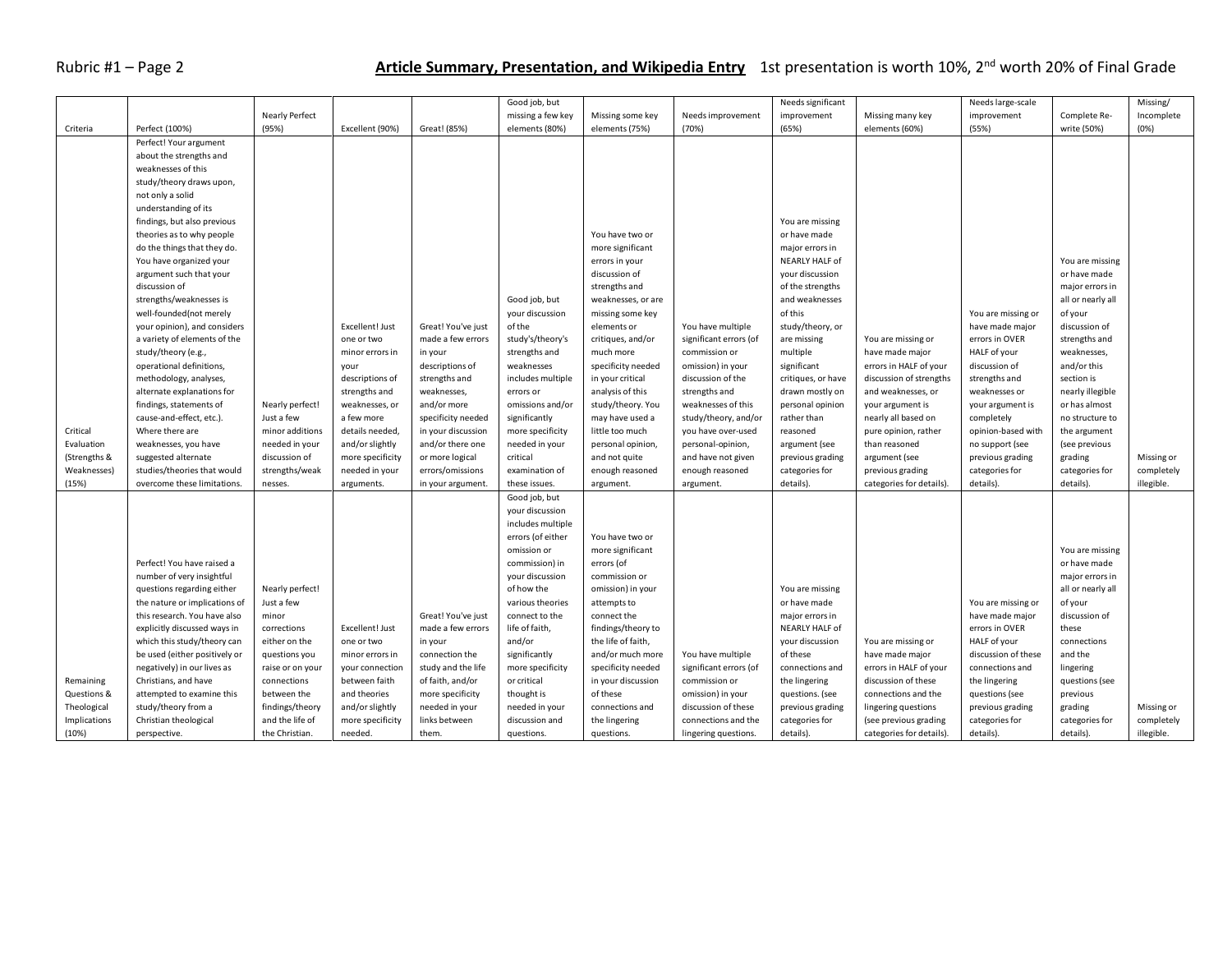## Rubric #1 – Page 3 **Article Summary, Presentation, and Wikipedia Entry** 1st presentation is worth 10%, 2nd worth 20% of Final Grade

|              |                               |                       |                   |                     | Good job, but     |                        |                        | Needs significant |                           | Needs large-scale     |                   | Missing/     |
|--------------|-------------------------------|-----------------------|-------------------|---------------------|-------------------|------------------------|------------------------|-------------------|---------------------------|-----------------------|-------------------|--------------|
|              |                               | <b>Nearly Perfect</b> |                   |                     | missing a few key | Missing some key       | Needs improvement      | improvement       | Missing many key          | improvement           | Complete Re-      | Incomplete   |
| Criteria     | Perfect (100%)                | (95%)                 | Excellent (90%)   | Great! (85%)        | elements (80%)    | elements (75%)         | (70%)                  | (65%)             | elements (60%)            | (55%)                 | write (50%)       | (0%)         |
|              |                               |                       |                   |                     |                   | You have two or        |                        |                   |                           |                       |                   |              |
|              |                               |                       |                   |                     |                   | more significant       |                        |                   |                           |                       | You are missing   |              |
|              |                               |                       |                   |                     |                   | errors (of omission    |                        |                   |                           |                       | or have made      |              |
|              |                               |                       |                   |                     |                   | of commission) in      |                        | You are missing   |                           | You are missing or    | major errors in   |              |
|              |                               |                       |                   |                     | Good job, but     | your discussion        |                        | or have made      | You are missing or        | have made major       | ALL or NEARLY     |              |
|              |                               |                       |                   |                     | your discussion   | and class-leading,     | You have multiple      | major errors in   | have made major           | errors in OVER        | ALL of your       |              |
|              |                               |                       |                   |                     | included multiple |                        |                        |                   |                           | HALF of your          | discussion and    |              |
|              |                               |                       |                   | Great! You've just  |                   | and/or much more       | significant errors (of | NEARLY HALF of    | errors in HALF of your    |                       |                   |              |
|              |                               |                       |                   | made a few errors   | errors and/or     | specificity needed     | commission or          | your discussion   | discussion and/or         | discussion and/or     | or you had        |              |
|              | Perfect! Your presentation    | Nearly perfect!       |                   | or had some         | significantly     | in your discussion     | omission) in your      | and/or a good     | HALF of your              | over half of your     | clearly done      |              |
|              | and discussion-leading        | Just a few            |                   | noticeable          | more specificity  | and/or significant     | class discussion,      | portion of your   | presentation was          | presentation was      | little            | You were     |
|              | showed that you were well     | minor errors or       | Excellent! Just   | disorganization in  | was needed        | levels of              | and/or                 | presentation was  | significantly             | disorganized or       | preparation.      | either       |
|              | prepared, had thoroughly      | mis-                  | one or two        | your class          | and/or there was  | disorganization        | disorganization        | disorganized (see | disorganized or           | unclear. (see         | (see previous     | absent or    |
| Presentation | read and thought about the    | organization in       | minor errors in   | presentation and    | some significant  | impeded the clarity    | impaired the clarity   | previous grading  | unclear. (see previous    | previous grading      | grading           | clearly had  |
| Organized    | article, and had organized    | your leading of       | your discussion   | discussion-         | disorganization   | of your                | and effectiveness of   | categories for    | grading categories for    | categories for        | categories for    | not done     |
| (15%)        | your thoughts prior to class  | discussion.           | during class.     | leading.            | evident.          | presentation.          | the class discussion.  | details).         | details).                 | details).             | details).         | the reading. |
|              |                               |                       |                   |                     |                   |                        |                        |                   |                           |                       | You have either   |              |
|              |                               |                       |                   |                     |                   |                        |                        |                   |                           |                       | failed to         |              |
|              |                               |                       |                   |                     | Good job, but     |                        |                        |                   |                           |                       | generate any      |              |
|              | Perfect! You had prepared a   |                       |                   |                     | multiple          |                        |                        |                   |                           |                       | questions or      |              |
|              | significant number of         |                       |                   |                     | questions were    | Multiple questions     |                        |                   |                           |                       | applications, or  |              |
|              | engaging, and thought         |                       |                   |                     | unclear and/or    | were unclear,          |                        |                   |                           |                       | they were so      |              |
|              | provoking questions for the   |                       |                   |                     | significantly     | and/or you only        |                        |                   |                           |                       | vague or          |              |
|              | class to consider throughout  |                       | Excellent! Just a |                     | more specificity  | had a few              |                        | You only          |                           | You only engaged      | confusing that    |              |
| Presentation | its discussion of this paper. | Nearly perfect!       | little more       |                     | needed in such    | questions              |                        | prepared one or   |                           | the class once        | they did not      |              |
| Engaging and | You also identified multiple  | Just one or two       | clarity or        | Great! You just     | descriptions      | prepared, and/or       |                        | two questions     |                           | using either a        | contribute to     |              |
| Thought-     | diverse applications (both    | minor errors in       | specificity       | need to be clearer  | (and/or the class | much more              | You either only        | and/or one or     | You have prepared         | question or a         | the               | You were     |
| Provoking    | practical and theological) to | clarity in the        | needed in the     | in a few of your    | could have        | specificity needed     | generated a couple     | two vague         | only one or two poorly    | vague/simple          | conversation      | either       |
| Questions    | which this study pertains,    | questions you         | questions you     | questions, and/or   | benefitted from   | in such your           | of questions or        | applications(see  | phrased questions         | application (see      | (see previous     | absent or    |
| and          | and engaged the class in      | asked and/or in       | asked and/or in   | more specificity    | having a few      | applications (or       | applications, or they  | previous grading  | and/or applications       | previous grading      | grading           | clearly had  |
|              |                               |                       |                   |                     |                   |                        |                        |                   |                           |                       |                   |              |
| Applications | discussion regarding these    | your                  | your              | needed in your      | more questions    | only had a few         | were quite unclear     | categories for    | (see previous grading     | categories for        | categories for    | not done     |
| (15%)        | applications.                 | applications.         | applications.     | applications.       | or applications)  | applications).         | or vague.              | details).         | categories for details).  | details).             | details).         | the reading. |
|              |                               |                       |                   |                     |                   |                        |                        |                   |                           | You are missing or    | You are missing   |              |
|              |                               |                       |                   |                     |                   |                        |                        | You are missing   |                           | have made major       | or have made      |              |
|              |                               |                       |                   |                     |                   |                        |                        | or have made      |                           | errors in OVER        | major errors in   |              |
|              |                               |                       |                   |                     | Good job, but     |                        |                        | major errors in   |                           | HALF of your          | all or nearly all |              |
|              | Perfect! You have succinctly  |                       | Excellent! Just   | Great! You've just  | your Wikipedia    |                        |                        | NEARLY HALF of    |                           | Wikipedia entry, or   | of your           |              |
|              | described the essence         | Nearly perfect!       | one or two        | made a few minor    | entry includes    | You have two or        | You have multiple      | your Wikipedia    | You are missing or        | it is so unclear that | Wikipedia         |              |
|              | and/or implications of the    | Just one minor        | minor errors in   | errors (or one      | multiple errors   | more significant       | significant errors (of | entry, or it is   | have made major           | it is difficult to    | entry, or it is   |              |
|              | study/theory that you had     | correction in         | your Wikipedia    | significant error)  | and/or            | errors in your         | commission or          | quite unclear     | errors in HALF of your    | understand your       | nearly illegible  |              |
|              | read in 3-4 sentences, and    | your otherwise        | entry and/or      | in your Wikipedia   | significantly     | Wikipedia entry        | omission) in your      | (see previous     | Wikipedia entry, or it is | writing (see          | (see previous     |              |
|              | smoothly integrated your      | perfect               | slightly more     | entry and/or        | more specificity  | and/or much more       | Wikipedia entry, or    | grading           | very unclear (see         | previous grading      | grading           | Missing or   |
| Wikipedia    | comments into the already-    | Wikipedia             | specificity       | more specificity or | and/or clarity is | specificity or clarity | the entry itself is    | categories for    | previous grading          | categories for        | categories for    | completely   |
| Entry (15%)  | existing Wikipedia entry.     | entry.                | needed.           | clarity is needed.  | needed.           | is needed.             | unclear.               | details).         | categories for details).  | details).             | details).         | illegible.   |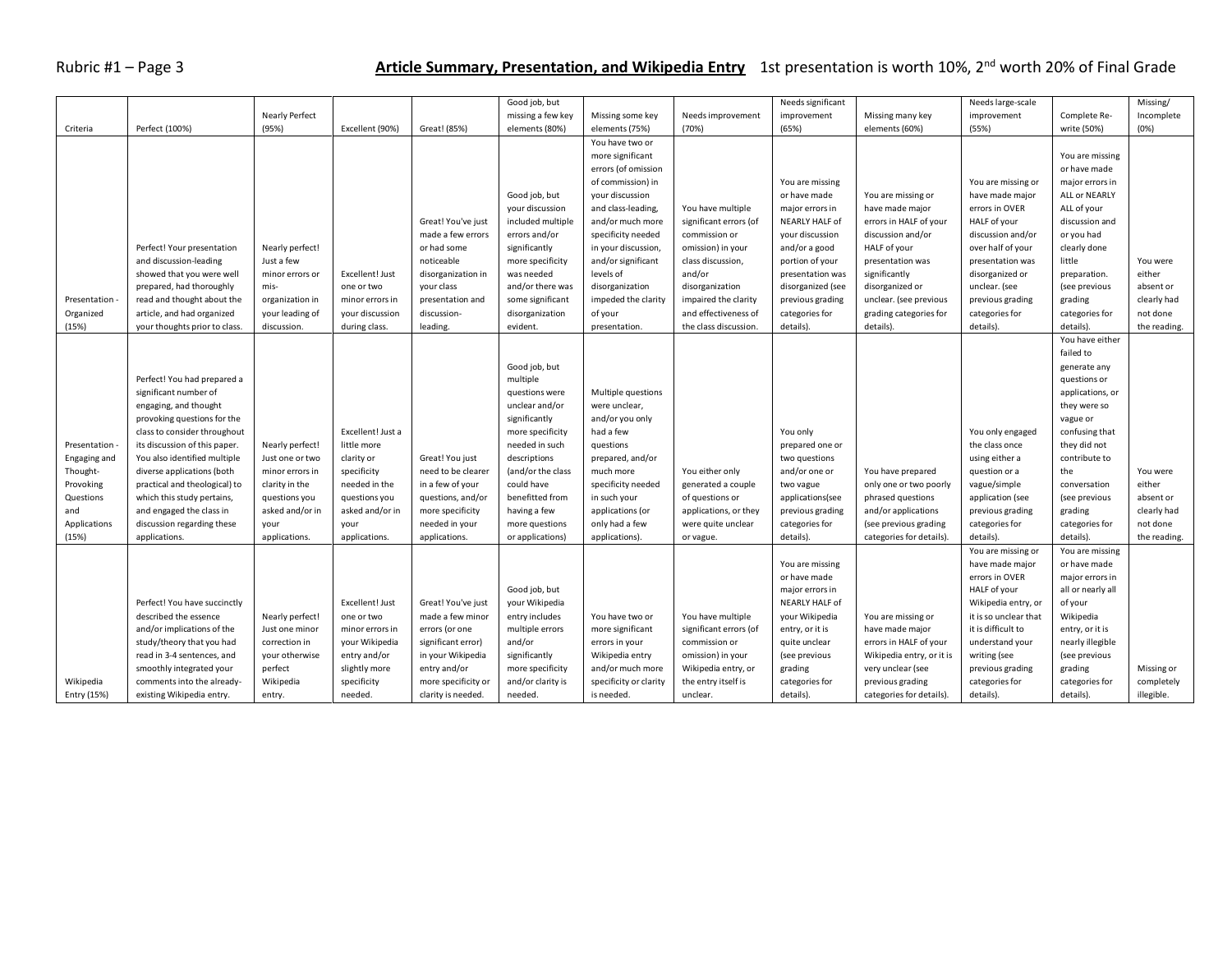#### Rubric #2 – Page 1 **Morality and Values in the Media Project** Number 2014 Morth 35% of Final Grade

| Criteria       | Perfect (100%)                | Nearly                    | Excellent (90%)       | Great! (85%)      | Good job, but      | Missing some key      | Needs                   | Needs significant                   | Missing many key                       | Needs large-scale                        | Complete Re-write                        | Missing/In   |
|----------------|-------------------------------|---------------------------|-----------------------|-------------------|--------------------|-----------------------|-------------------------|-------------------------------------|----------------------------------------|------------------------------------------|------------------------------------------|--------------|
|                |                               | Perfect                   |                       |                   | missing a few key  | elements (75%)        | improvement             | improvement                         | elements (60%)                         | improvement                              | (50%)                                    | complete     |
|                |                               | (95%)                     |                       |                   | elements (80%)     |                       | (70%)                   | (65%)                               |                                        | (55%)                                    |                                          | (0%)         |
|                |                               |                           |                       |                   |                    |                       |                         |                                     |                                        |                                          |                                          |              |
| Description of | Perfect! You have discussed   | Nearly                    | Excellent! Just one   | Great start!      | Good job, but your | You have two or       | You have multiple       | You are missing                     | You are missing or                     | You are missing or                       | You are missing or                       | Missing or   |
| Media Clip     | the characters and elements   | perfect!                  | or two minor errors   | You've just       | discussion of the  | more significant      | significant errors      | or have made                        | have made major                        | have made major                          | have made major                          | completel    |
| (15%)          | of the plot that are relevant | Just a few                | or additions needed   | made a few        | plot/characters    | errors of omission or | (of commission or       | major errors in                     | errors in discussing                   | errors in OVER                           | errors in all or                         | y illegible. |
|                | to the theory you have        | minor                     | on your discussion    | errors or a few   | includes multiple  | commission in your    | omission) in your       | discussing                          | HALF of the                            | HALF of the                              | nearly all of the                        |              |
|                | chosen. You have included     | corrections               | of the                | more additions    | errors and/or      | discussion of         | discussion of the       | NEARLY HALF of                      | characters/plot that                   | characters/plot                          | characters/plot                          |              |
|                | insights or summaries of the  | or additions              | plot/character        | needed in your    | significantly more | character/plot (that  | character/plot.         | the                                 | are essential to your                  | that are essential                       | that are essential                       |              |
|                | character's behavior that     | needed in                 | and/or slightly more  | discussion of the | detail and         | are necessary for the |                         | characters/plot                     |                                        |                                          |                                          |              |
|                | you will later use in your    | discussing                | specificity needed in | plot/characters   | examples are       | rest of your          |                         | that are essential                  | arguments in the<br>rest of this paper | to your arguments<br>in the rest of this | to your arguments<br>in the rest of this |              |
|                | analysis.                     | the plot                  | your descriptions to  | that your paper   | needed in your     | argument) and/or      |                         | to your                             | (see previous grading                  | paper (see                               | paper (see                               |              |
|                |                               | and                       | help us make the      | will address;     | discussion.        | much more             |                         |                                     | categories for                         |                                          | previous grading                         |              |
|                |                               |                           | links in the rest of  | and/or more       |                    | detail/specificity    |                         | arguments in the                    | details).                              | previous grading                         | categories for                           |              |
|                |                               | characters<br>involved in |                       | specificity       |                    | needed in these       |                         | rest of this paper<br>(see previous |                                        | categories for<br>details).              | details).                                |              |
|                |                               | this media                | your paper.           | needed in your    |                    | paragraphs.           |                         | grading                             |                                        |                                          |                                          |              |
|                |                               |                           |                       | descriptions of   |                    |                       |                         | categories for                      |                                        |                                          |                                          |              |
|                |                               | clip.                     |                       | these elements    |                    |                       |                         |                                     |                                        |                                          |                                          |              |
|                |                               |                           |                       | to better help us |                    |                       |                         | details).                           |                                        |                                          |                                          |              |
|                |                               |                           |                       | understand the    |                    |                       |                         |                                     |                                        |                                          |                                          |              |
|                |                               |                           |                       |                   |                    |                       |                         |                                     |                                        |                                          |                                          |              |
|                |                               |                           |                       | rest of your      |                    |                       |                         |                                     |                                        |                                          |                                          |              |
|                |                               |                           |                       | paper.            |                    |                       |                         |                                     |                                        |                                          |                                          |              |
|                |                               |                           |                       |                   |                    |                       |                         |                                     |                                        |                                          |                                          |              |
| Description of | Perfect! You have             | Nearly                    | Excellent! This is    | Great start! This | Good job in giving | You have started to   | Although you have       | You are missing                     | You are missing or                     | You are missing or                       | You are missing or                       | Missing or   |
| Theory (25%)   | thoroughly and articulately   | perfect!                  | still a thorough      | is a good         | a broad overview   | describe this theory, | started to describe     | or have made                        | have made major                        | have made major                          | have made major                          | completel    |
|                | explained the theory or       | This is a                 | description of the    | description of    | of the             | but have left out a   | the theory, you         | major errors in                     | errors in HALF of                      | errors in OVER                           | errors in ALL or                         | y illegible. |
|                | theories that you have        | great                     | theory, but you       | the               | study/theory, but  | number of key         | have multiple           | NEARLY HALF of                      | your discussion of                     | HALF of your                             | NEARLY ALL of your                       |              |
|                | chosen. You have included     | description               | have either made      | study/theory,     | you need to        | details and/or you    | significant errors      | your discussion                     | this theory, or are                    | discussion of this                       | discussion of this                       |              |
|                | complete descriptions of      | of the                    | one or two errors in  | but either lacks  | include            | have made a number    | (of commission or       | of this theory, or                  | missing many                           | theory, or are                           | theory, and/or                           |              |
|                | concepts or terms that may    | theory, but               | describing the        | some detail       | significantly more | of errors and/or your | omission), or your      | are missing                         | significant details, or                | missing many                             | your paper is so                         |              |
|                | be confusing, and have        | could use                 | theory, or your       | throughout or     | details (and/or    | writing becomes       | descriptions are        | multiple                            | your paper is very                     | significant details,                     | confusing that it is                     |              |
|                | provided a thorough           | either a bit              | description lacks     | includes a few    | check the accuracy | significantly         | confusing enough        | significant                         | confusing (see                         | or your paper is                         | nearly illegible (see                    |              |
|                | overview of the most          | more detail,              | some key details or   | errors in your    | of your            | confusing.            | that it is difficult to | details, or your                    | previous grading                       | very confusing (see                      | previous grading                         |              |
|                | important elements of the     | or is                     | is otherwise unclear  | descriptions, or  | statements).       |                       | tell whether or not     | paper is quite                      | categories for                         | previous grading                         | categories for                           |              |
|                | theory.                       | missing a                 | in places.            | becomes           |                    |                       | you understood          | confusing (see                      | details).                              | categories for                           | details).                                |              |
|                |                               | few                       |                       | confusing in      |                    |                       | the theory.             | previous grading                    |                                        | details).                                |                                          |              |
|                |                               | important                 |                       | parts.            |                    |                       |                         | categories for                      |                                        |                                          |                                          |              |
|                |                               | details.                  |                       |                   |                    |                       |                         | details).                           |                                        |                                          |                                          |              |
|                |                               |                           |                       |                   |                    |                       |                         |                                     |                                        |                                          |                                          |              |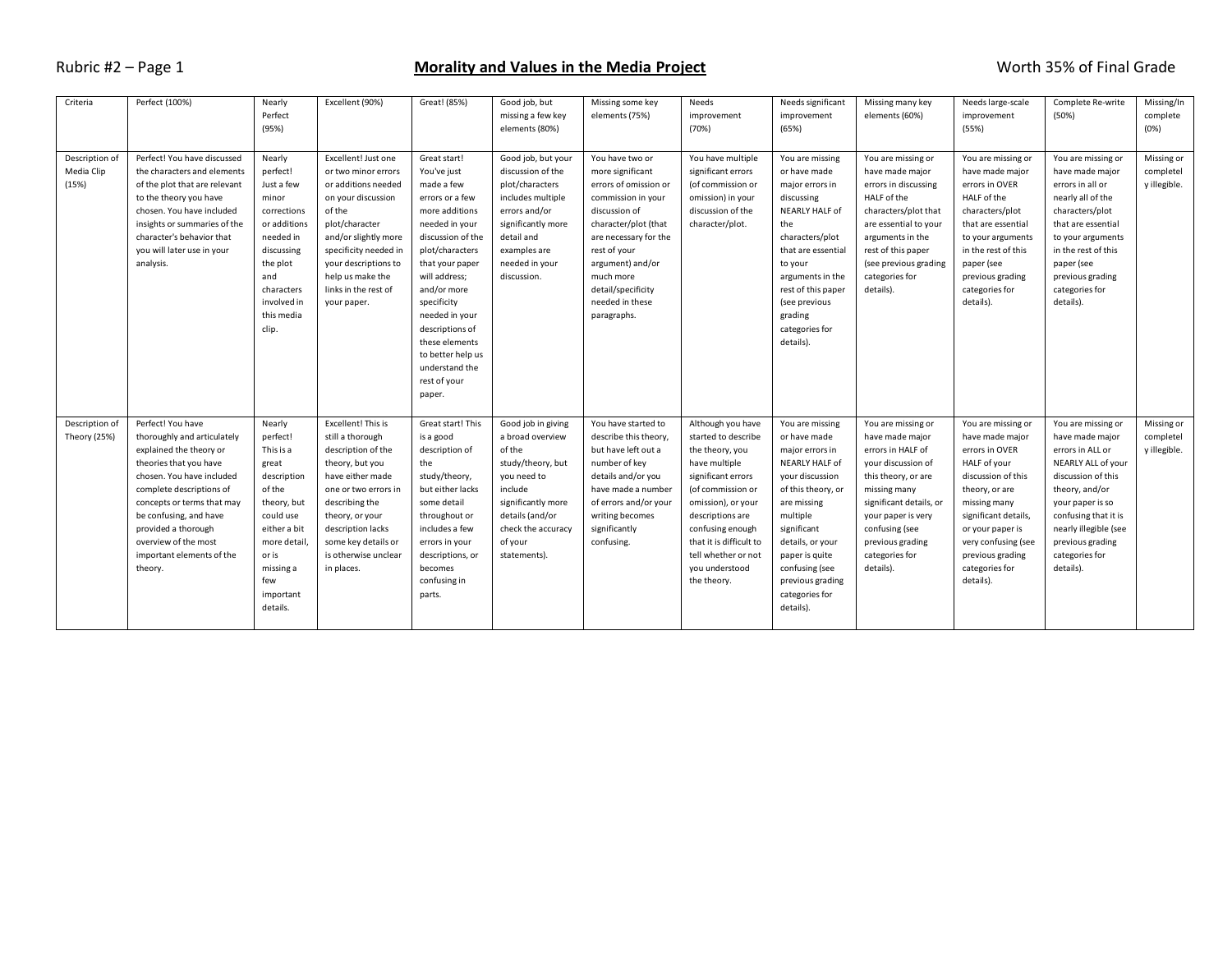#### Rubric #2 – Page 2 **Morality and Values in the Media Project** Worth 35% of Final Grade

| Criteria                                                                                                                              | Perfect (100%)                                                                                                                                                                                                                                                                                                                                                                                                                                                                                                                                                                                                                                                            | Nearly<br>Perfect<br>(95%)                                                                                                                                                                                             | Excellent (90%)                                                                                                                                                                                                                                                                                                                                                                                                                                                                       | Great! (85%)                                                                                                                                                                                                                                                                                                                                                                                                                                             | Good job, but<br>missing a few key<br>elements (80%)                                                                                                                                                                                                                                                                                                                                                  | Missing some key<br>elements (75%)                                                                                                                                                                                                                                                                                                                                                                                                                                             | Needs<br>improvement<br>(70%)                                                                                                                                                                                                                                                                                                                                                                 | Needs significant<br>improvement<br>(65%)                                                                                                                                                                                                                                                                                                                                                                    | Missing many key<br>elements (60%)                                                                                                                                                                                                                                                                                                                                                                          | Needs large-scale<br>improvement<br>(55%)                                                                                                                                                                                                                                                                                                                                      | Complete Re-write<br>(50%)                                                                                                                                                                                                                                                                                                                              | Missing/In<br>complete<br>(0%)                                                                               |
|---------------------------------------------------------------------------------------------------------------------------------------|---------------------------------------------------------------------------------------------------------------------------------------------------------------------------------------------------------------------------------------------------------------------------------------------------------------------------------------------------------------------------------------------------------------------------------------------------------------------------------------------------------------------------------------------------------------------------------------------------------------------------------------------------------------------------|------------------------------------------------------------------------------------------------------------------------------------------------------------------------------------------------------------------------|---------------------------------------------------------------------------------------------------------------------------------------------------------------------------------------------------------------------------------------------------------------------------------------------------------------------------------------------------------------------------------------------------------------------------------------------------------------------------------------|----------------------------------------------------------------------------------------------------------------------------------------------------------------------------------------------------------------------------------------------------------------------------------------------------------------------------------------------------------------------------------------------------------------------------------------------------------|-------------------------------------------------------------------------------------------------------------------------------------------------------------------------------------------------------------------------------------------------------------------------------------------------------------------------------------------------------------------------------------------------------|--------------------------------------------------------------------------------------------------------------------------------------------------------------------------------------------------------------------------------------------------------------------------------------------------------------------------------------------------------------------------------------------------------------------------------------------------------------------------------|-----------------------------------------------------------------------------------------------------------------------------------------------------------------------------------------------------------------------------------------------------------------------------------------------------------------------------------------------------------------------------------------------|--------------------------------------------------------------------------------------------------------------------------------------------------------------------------------------------------------------------------------------------------------------------------------------------------------------------------------------------------------------------------------------------------------------|-------------------------------------------------------------------------------------------------------------------------------------------------------------------------------------------------------------------------------------------------------------------------------------------------------------------------------------------------------------------------------------------------------------|--------------------------------------------------------------------------------------------------------------------------------------------------------------------------------------------------------------------------------------------------------------------------------------------------------------------------------------------------------------------------------|---------------------------------------------------------------------------------------------------------------------------------------------------------------------------------------------------------------------------------------------------------------------------------------------------------------------------------------------------------|--------------------------------------------------------------------------------------------------------------|
| Application of<br>Theory to<br>"Diagnose"<br>and Explain<br>Issues in the<br>Compassion/<br>Morality of<br>Your<br>Character<br>(25%) | Perfect! Your argument<br>about the "diagnosis" of the<br>character draws upon, not<br>only a solid understanding<br>of the theory you have<br>described, but also a clear<br>understanding of how this<br>theory explains why people<br>do the things that they do<br>and HOW such tendencies<br>develop. You have organized<br>your argument such that<br>your discussion of the<br>diagnosis of the character is<br>well-founded on concepts<br>from the theory (not merely<br>asserting your opinion), and<br>displays appropriate use of<br>theoretical concepts and<br>terms in an explanation of<br>how they might have<br>developed in the way that<br>they have. | Nearly<br>perfect!<br>Just a few<br>minor<br>additions<br>needed in<br>your<br>discussion<br>of the<br>"diagnosis"<br>of your<br>character,<br>and your<br>explanation<br>for their<br>current<br>state.               | Excellent! Just one<br>or two minor errors<br>in your discussion of<br>the "diagnosis" of<br>your character, and<br>your explanation for<br>their current state,<br>or a few more<br>details needed,<br>and/or slightly more<br>specificity needed in<br>your arguments.                                                                                                                                                                                                              | Great! You've<br>just made a few<br>errors in your<br>discussion of the<br>"diagnosis" of<br>your character,<br>and your<br>explanation for<br>their current<br>state, and/or<br>more specificity<br>needed in your<br>discussion<br>and/or there<br>one or more<br>logical<br>errors/omission<br>s in your<br>argument.                                                                                                                                 | Good job, but your<br>discussion of your<br>discussion of the<br>"diagnosis" of your<br>character, and your<br>explanation for<br>their current state<br>includes multiple<br>errors or omissions<br>and/or significantly<br>more specificity<br>needed in your<br>critical<br>examination of<br>these issues.                                                                                        | You have two or<br>more significant<br>errors in your<br>discussion of the<br>"diagnosis" of your<br>character, and your<br>explanation for their<br>current state, or are<br>missing some key<br>elements or<br>concepts, and/or<br>much more<br>specificity needed in<br>your argument of<br>how this theory<br>applies to (and<br>explains) this<br>character. You may<br>have used a little too<br>much personal<br>opinion, and not<br>quite enough<br>reasoned argument. | You have multiple<br>significant errors<br>(of commission or<br>omission) in your<br>discussion of the<br>"diagnosis" of your<br>character, and your<br>explanation for<br>their current state,<br>and/or you have<br>over-used<br>personal-opinion,<br>and have not given<br>enough reasoned<br>argument.                                                                                    | You are missing<br>or have made<br>major errors in<br>NEARLY HALF of<br>your discussion<br>of the<br>"diagnosis" of<br>your character,<br>and your<br>explanation for<br>their current<br>state, or are<br>missing multiple<br>significant<br>applications, or<br>have drawn<br>mostly on<br>personal opinion<br>rather than<br>reasoned<br>argument (see<br>previous grading<br>categories for<br>details). | You are missing or<br>have made major<br>errors in HALF of<br>your discussion of<br>the "diagnosis" of<br>your character, and<br>your explanation for<br>their current state,<br>or your argument is<br>nearly all based on<br>pure opinion, rather<br>than reasoned<br>argument (see<br>previous grading<br>categories for<br>details).                                                                    | You are missing or<br>have made major<br>errors in OVER<br>HALF of your<br>discussion of the<br>"diagnosis" of your<br>character, and your<br>explanation for<br>their current state<br>or your argument<br>is completely<br>opinion-based with<br>no support (see<br>previous grading<br>categories for<br>details).                                                          | You are missing or<br>have made major<br>errors in all or<br>nearly all of your<br>discussion of the<br>"diagnosis" of your<br>character, and your<br>explanation for<br>their current state,<br>and/or this section<br>is nearly illegible or<br>has almost no<br>structure to the<br>argument (see<br>previous grading<br>categories for<br>details). | Missing or<br>completel<br>y illegible.                                                                      |
| Theory-<br>Relevant<br>Interventions<br>for Your<br>Character<br>(25%)                                                                | Nearly perfect! You have<br>identified two or three<br>moral/compassion-related<br>"goals" for your character,<br>and have accurately and<br>articulately described two or<br>three different interventions<br>that make sense in the<br>context of this theory. All of<br>these interventions are well-<br>suited to the "areas of<br>growth" that your character<br>is facing, and they are well-<br>tailored to help him/her<br>grow toward a prescribed<br>end. Further, you have used<br>the language of the theory<br>to discuss how (according to<br>your theory) each<br>intervention would<br>specifically address the<br>character's areas of growth.           | Excellent!<br>Overall, you<br>have done<br>a great job<br>on this<br>section.<br>There are<br>only minor<br>issues of<br>style and<br>organizatio<br>n. All of the<br>relevant<br>information<br>has been<br>included. | Great! You have<br>provided a very<br>thorough overview<br>of two or three<br>interventions, and<br>they make general<br>sense with your<br>theory. However,<br>you have either<br>made a few minor<br>errors or omissions,<br>have a few<br>substantial errors in<br>grammar/style, or<br>need to use your<br>own words more.<br>You may also be<br>missing a few<br>connections<br>between your<br>character's "areas<br>of growth" and the<br>interventions you<br>have suggested. | Very good. You<br>have included<br>general<br>descriptions of<br>two three<br>interventions,<br>but have made<br>either a few<br>small errors or<br>one larger error<br>with respect to<br>linking your<br>interventions to<br>your theory, or<br>with respect to<br>shaping your<br>interventions to<br>the morally-<br>oriented goals<br>of your<br>character. Or,<br>this section of<br>your paper<br>might benefit<br>from some re-<br>organization. | Good. You have<br>given a basic<br>overview of two or<br>three<br>interventions, but<br>may be missing<br>some of the<br>important details<br>with respect to the<br>theory or the<br>specifics of the<br>intervention. Or,<br>you may have<br>made a larger<br>number of minor<br>errors or<br>omissions. Or, this<br>section your paper<br>might benefit from<br>more in-depth re-<br>organization. | Good, but there are<br>some key errors or<br>omissions, here.<br>Specifically, you are<br>missing at least one<br>or two relevant core<br>ideas of the theory,<br>or you have not fully<br>described two three<br>interventions. Or,<br>the links between<br>your interventions<br>and the theory may<br>be a little vague. Or,<br>this section could<br>benefit from<br>substantial<br>organizational<br>editing.                                                             | OK, but there are<br>multiple $(3+)$<br>aspects of these<br>interventions that<br>are either missing,<br>or that have been<br>poorly matched to<br>either a) the theory<br>or b) your<br>character's areas<br>of growth. Or, you<br>have made a<br>significant number<br>of substantial<br>errors. Or, you<br>have a large<br>number of either<br>grammatical or<br>organizational<br>errors. | You have made a<br>significant<br>number of errors<br>and/or omissions<br>AND you have a<br>number of<br>stylistic and<br>organizational<br>errors.                                                                                                                                                                                                                                                          | Over half of your<br>descriptions involve<br>significant errors, or<br>you are missing over<br>half of the elements<br>of these<br>interventions or links<br>to your theory. Or<br>the interventions do<br>not seem<br>appropriate to the<br>theory you chose or<br>the goals of your<br>character. Or, your<br>errors, omissions,<br>and/or organization<br>has made this<br>section difficult to<br>read. | Over 75% of your<br>descriptions<br>involve significant<br>errors, or you are<br>missing most of<br>the key elements<br>of these<br>interventions. Or<br>there is very little<br>link between your<br>interventions and<br>the theory/goals<br>that you chose. Or,<br>your errors,<br>omissions, and/or<br>organization has<br>made this section<br>very difficult to<br>read. | You are missing<br>nearly every single<br>important element<br>of this theory &<br>intervention, or<br>your grammar,<br>spelling, and<br>structure has made<br>this section nearly<br>unreadable.                                                                                                                                                       | This<br>section of<br>your<br>paper is<br>either<br>missing,<br>or is<br>almost<br>completel<br>y illegible. |